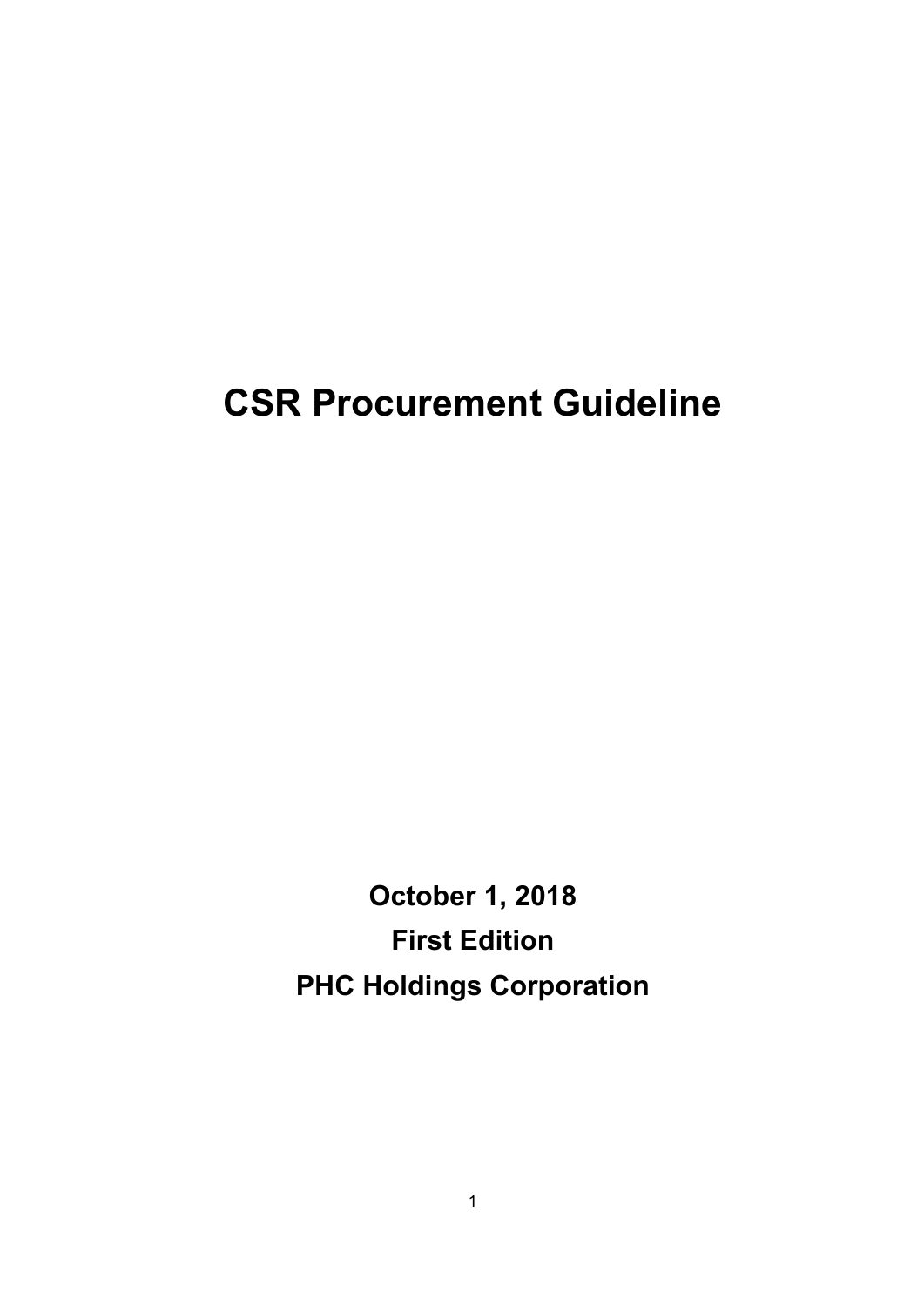## **Introduction**

PHC Holdings Corporation Group (hereinafter "PHC"), in accordance with its procurement policy, which is based on PHC's corporate mission, has been entering into basic transaction agreements that include provisions concerning CSR (e.g. respect for human rights, environmental conservation, export control, fair trade, and compliance).

We aim to do business with suppliers that satisfy certain criteria for quality, cost, delivery, and service (QCDS), have a solid business record, and fulfill their social responsibility, and we work with these suppliers to build a sustainable supply chain.

We have formulated this CSR Procurement Guideline (hereinafter "this Guideline") as an encapsulation of PHC's approach to conducting CSR procurement based on the needs of society.

Although we have already been asking our suppliers to promote CSR activities, this Guideline was created to stipulate CSR-related matters that all organizations including ourselves are required by society to achieve. We therefore request your continued understanding and support for our CSR activities.

We have also prepared a check-sheet for suppliers to use in self evaluating your efforts to comply with the content of this Guideline. We trust that you will use it to ascertain the extent of and evaluate your CSR activities.

> Procurement Department PHC Holdings Corporation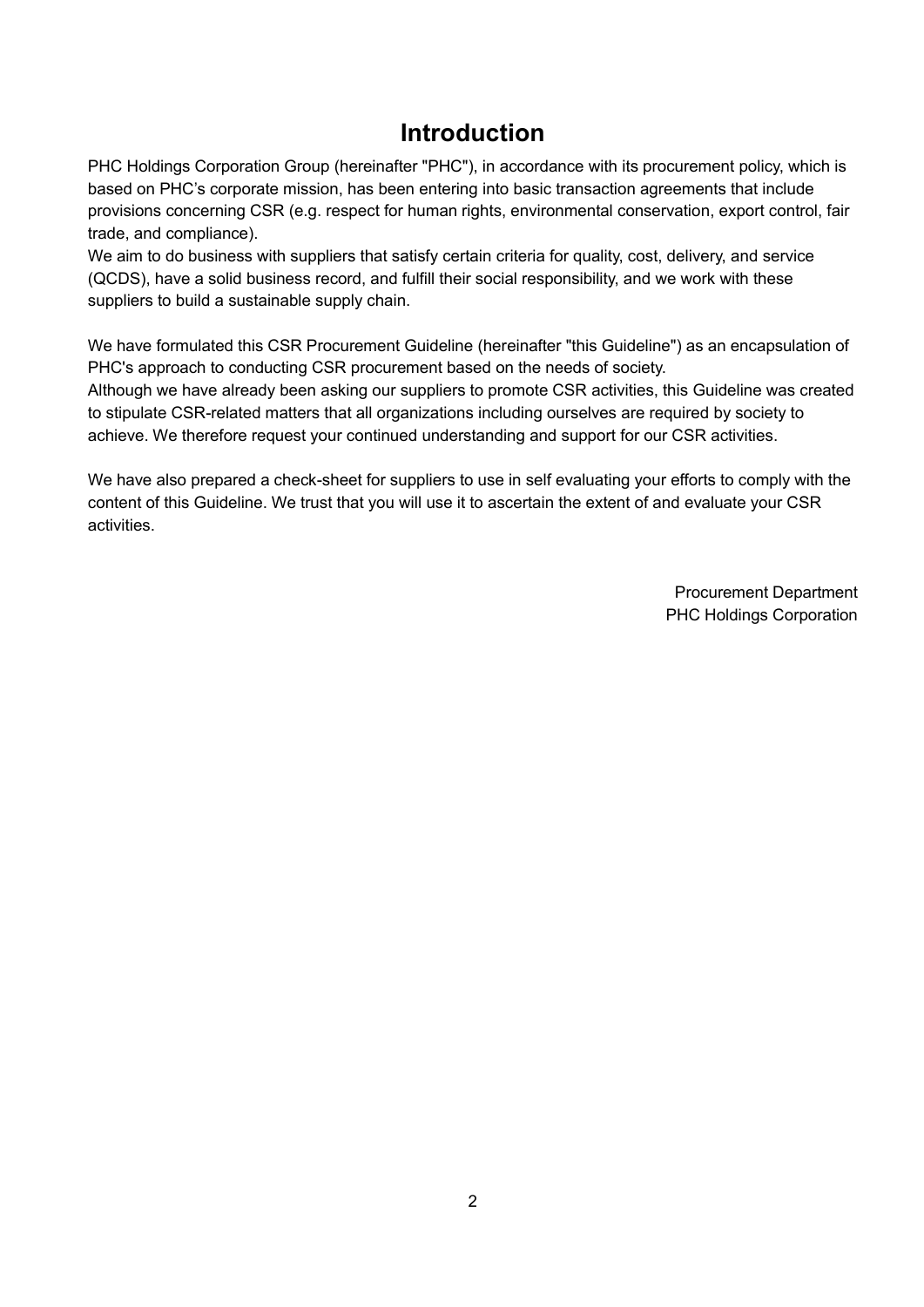## **Procurement Guideline**

Our suppliers are our partners in creating products and services that provide our customers with value. The below describes PHC's basic policy on procurement.

#### **Conducting global procurement**

To ensure success with production activities on a global scale, we build partnerships with suppliers around the world and create the functions and value society requires through mutual trust, selfimprovement, and collaboration.

#### **Conducting CSR procurement**

We work with our suppliers to carry out procurement activities that uphold laws and social norms and practicing good corporate ethics, and fulfill our social responsibility respecting human rights and the rights of workers, ensuring occupational safety and health, protecting the environment, and maintaining information security.

#### **Procurement activities done in cooperation with our suppliers**

In order to realize product value that will satisfy our customers, we act as an information source for our suppliers on things such as market trends concerning components and products, as well as new technologies, materials, and techniques. We also maintain and improve the quality of the products we procure, achieve competitive pricing, and adapt to market changes.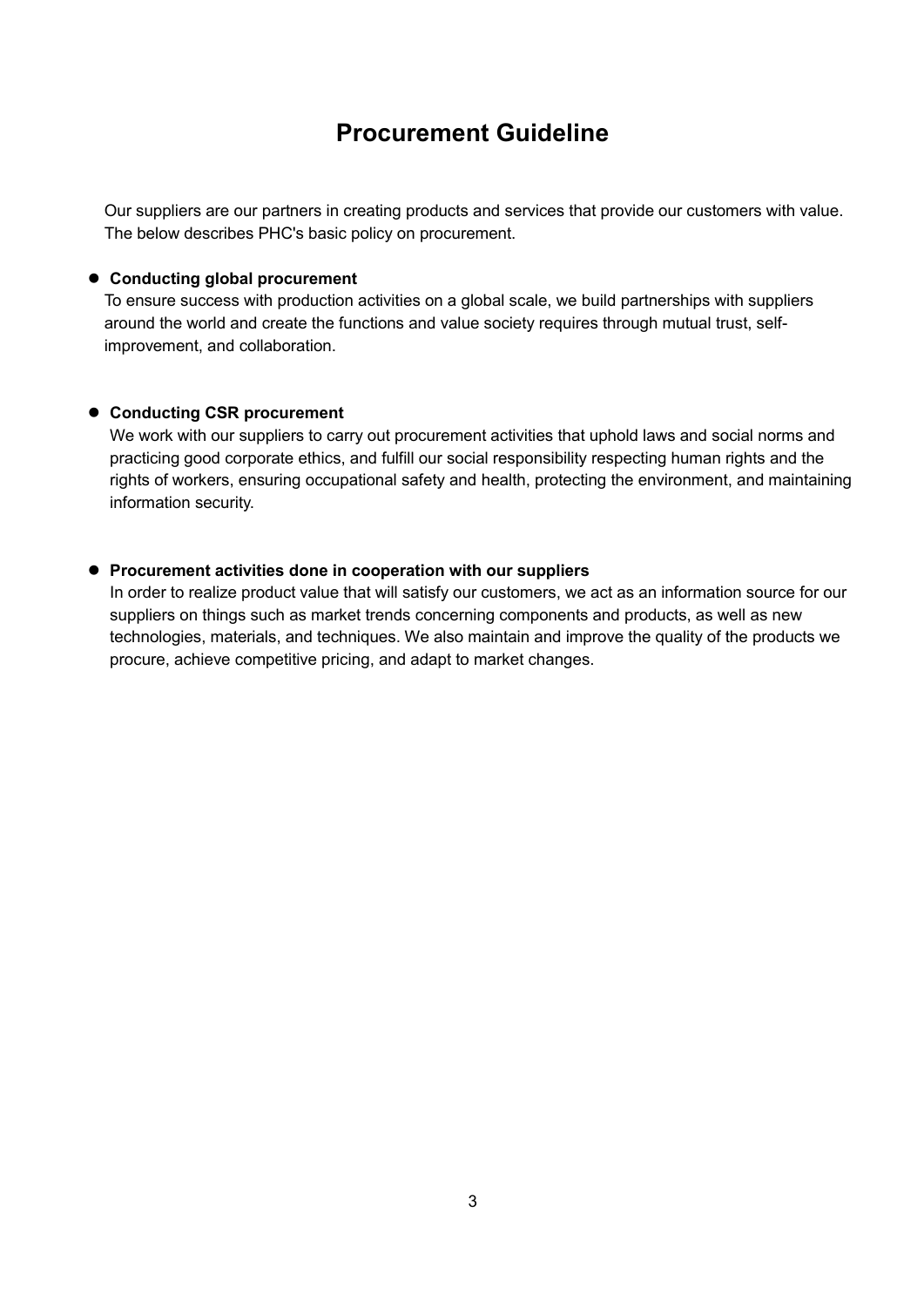# **Table of Contents**

## **1. Human Rights and Labor**

- 1. Commitment from the Top Management
- 2. Prohibition of Forced Labor
- 3. Prohibition of Child Labor and Regard for Young Workers
- 4. Working Hours
- 5. Decent Wages
- 6. Humane Treatment
- 7. Elimination of Discrimination
- 8. Workers' Right to Organize
- 9. Auditing Manpower Supply Companies
- 10. Human Rights Education

## **2. Safety and Health**

- 1. Workplace Safety
- 2. Emergency Preparedness
- 3. Work-related Injuries and Illnesses
- 4. Industrial Hygiene
- 5. Regard for Physically Demanding Work
- 6. Machinery and Equipment Safeguarding
- 7. Facility Safety and Health

## **3. Environment**

- 1. Management of Chemical Substances Contained in Products
- 2. Management of Chemical Substances Used in the Production Process
- 3. Environmental Management System
- 4. Minimizing Environmental Impacts (e.g. Drainage, Sludge, and Emissions)
- 5. Environmental Permits and Licenses
- 6. Effective Utilization of Resources and Energy (3Rs)
- 7. Reduction of Greenhouse Gas Emissions
- 8. Reduction of Waste
- 9. Disclosing Environmental Activities
- 10. Regard for Biodiversity

## **4. Corporate Ethics and Compliance**

- 1. Prohibition of Corruption, Bribery, etc.
- 2. Prohibition of the Offer or Acceptance of Improper Benefits
- 3. Information Disclosure
- 4. Respecting Intellectual Property Rights
- 5. Fair Business
- 6. Prevention and Early Detection of Misconduct
- 7. Responsible Sourcing of Minerals
- 8. Prohibition of Abusing Advantageous Position
- 9. Appropriate Export Management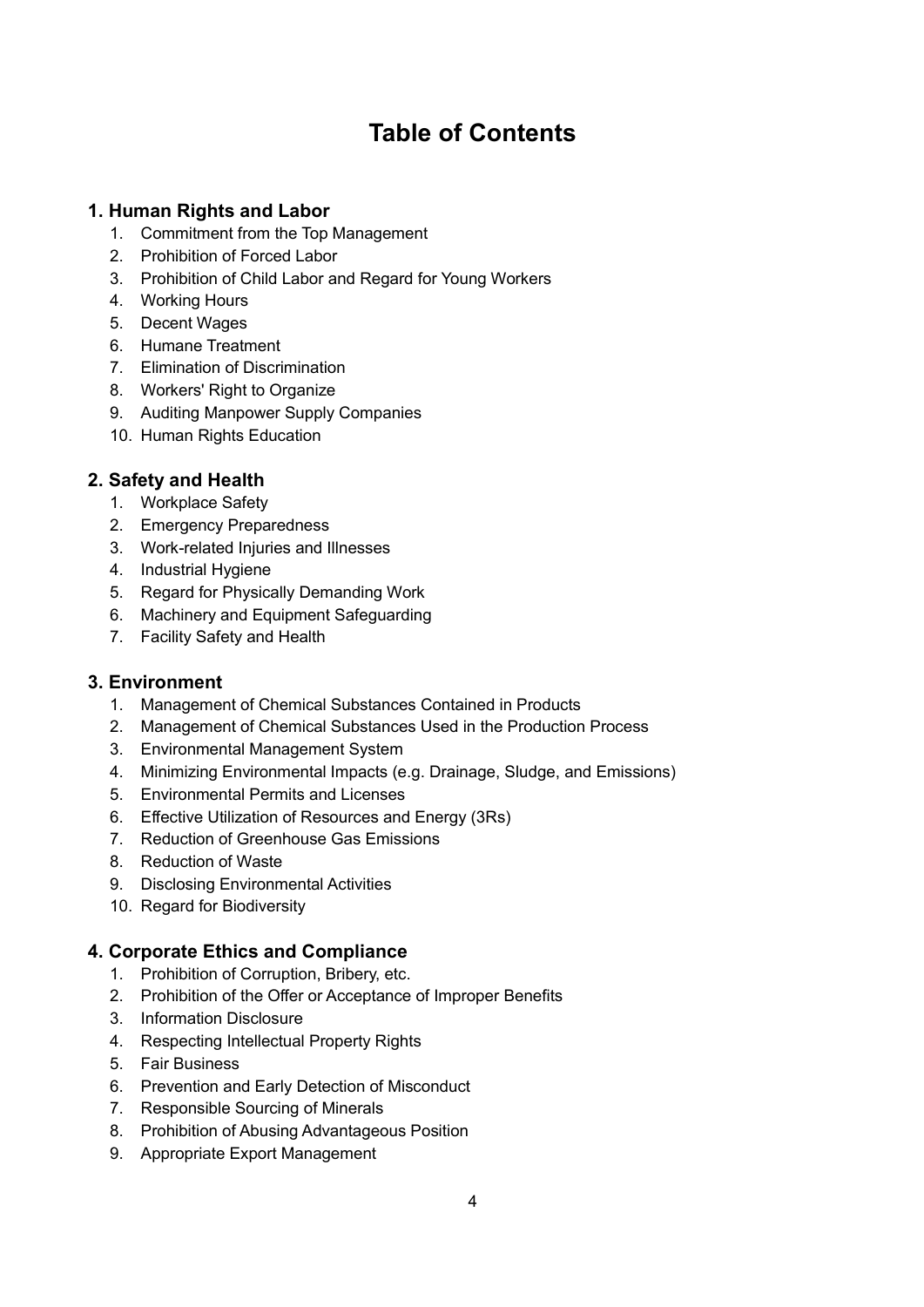## **5. Information Security**

- 1. Prevention of Information Leakage
- 2. Protection against Threats on Computer Networks

## **6. Quality and Safety**

- 1. Quality Management System
- 2. Provision of Precise Information on Products and Services
- 3. Ensuring Product Safety

## **7. Contribution to Society**

1. Contribution to Society and Local Communities

## **8. Management System**

- 1. Company Commitment
- 2. Appointment of Directors/Officers in Charge of CSR
- 3. Legal and Customer Requirements
- 4. Risk Assessment and Management
- 5. Improvement Objectives
- 6. Training
- 7. Communication
- 8. Worker Feedback and Participation
- 9. Monitoring
- 10. Improvement Measures
- 11. Documentation and Records
- 12. Supplier Responsibility
- 13. BCP Initiatives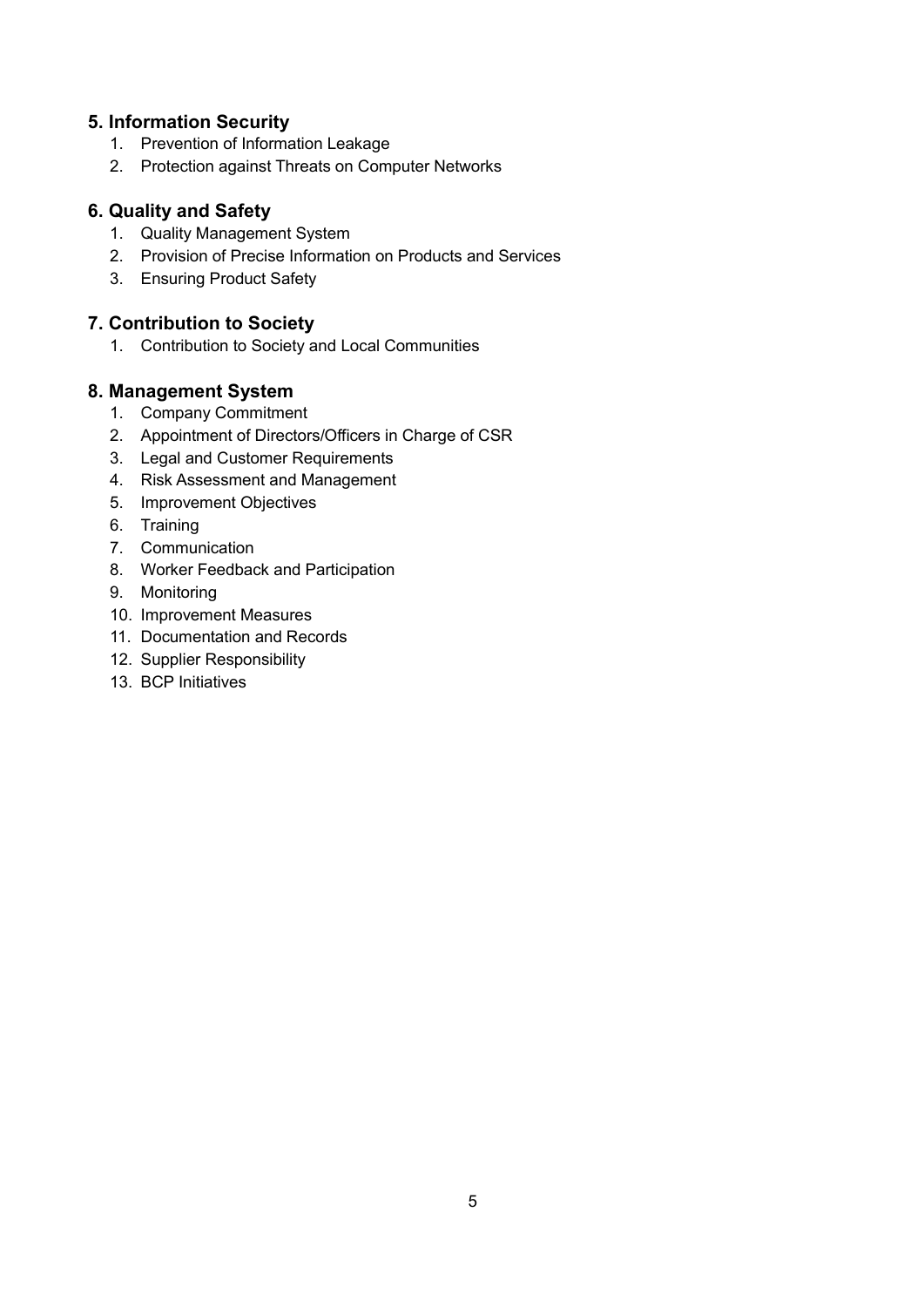## **1. Human Rights and Labor**

**Suppliers shall value the human rights of workers and treat them with dignity and respect in accordance with international human rights standards.** 

**This section applies to all workers, including temporary workers, provisional employees, seasonal workers, students, contract employees, directly hired employees, and workers in other work arrangements.** 

**Suppliers are expected to formulate policies concerning human rights and disclose them on websites or by other means, as well as establish management systems under which risk assessments and corrective measures are to be taken.** 

#### **1-1 Commitment from the Top Management**

**Suppliers shall make available for view, both internally and externally, a specific message of commitment from the top management concerning the human rights**

#### <Specific actions>

- Suppliers shall issue a statement on respecting human rights from the top management that shall include the following content and be made available for view both internally and externally.
	- An explanation of the kinds of human rights to be upheld.
	- The intent to uphold the rights of workers as part of respecting human rights (e.g. eliminating forced labor and slave labor, the exploitation of child labor, and employment discrimination, and protecting workers' right to organize and practice collective bargaining).
	- The intent to uphold women's rights.
	- The intent to work with external stakeholders (e.g. business partners, suppliers, community residents, and consumers) in efforts to uphold human rights.
	- The intent to repair harm done by a human rights violation.
	- The intent to not criticize or attack human rights protection groups.
- Suppliers shall provide translations of the top management's statement on respecting human rights in the native languages of each of its workers.

## **1-2 Prohibition of Forced Labor**

## **Suppliers shall employ all workers based on their own free will and shall not force any workers into labor**

- Suppliers shall not engage in any forced or involuntary prison labor, slavery, bonded labor, indentured labor or servitude, or human trafficking.
- Suppliers shall not impose unreasonable restrictions on workers' freedom in entering or exiting dormitories or workplaces.
- Before entering into formal contracts (in the case of foreign workers, prior to their departure from their original country), suppliers shall provide written notice to workers stating their working conditions in their native language.
- Suppliers shall recognize workers' right to terminate their employment.
- Suppliers shall not revoke or conceal from workers, or dispossess workers of, any governmentissued identification, passport, work permit (unless the retention of such documents is required by law), or immigration documentation, and shall ensure that manpower supply companies or staffing agencies do not so.
- Suppliers shall not collect any recruitment fees from workers and shall ensure that manpower supply companies or staffing agencies do not so.
- Suppliers shall not revoke or conceal from workers, or dispossess workers of, any items workers require to receive their wages (e.g. bankcards, passbooks).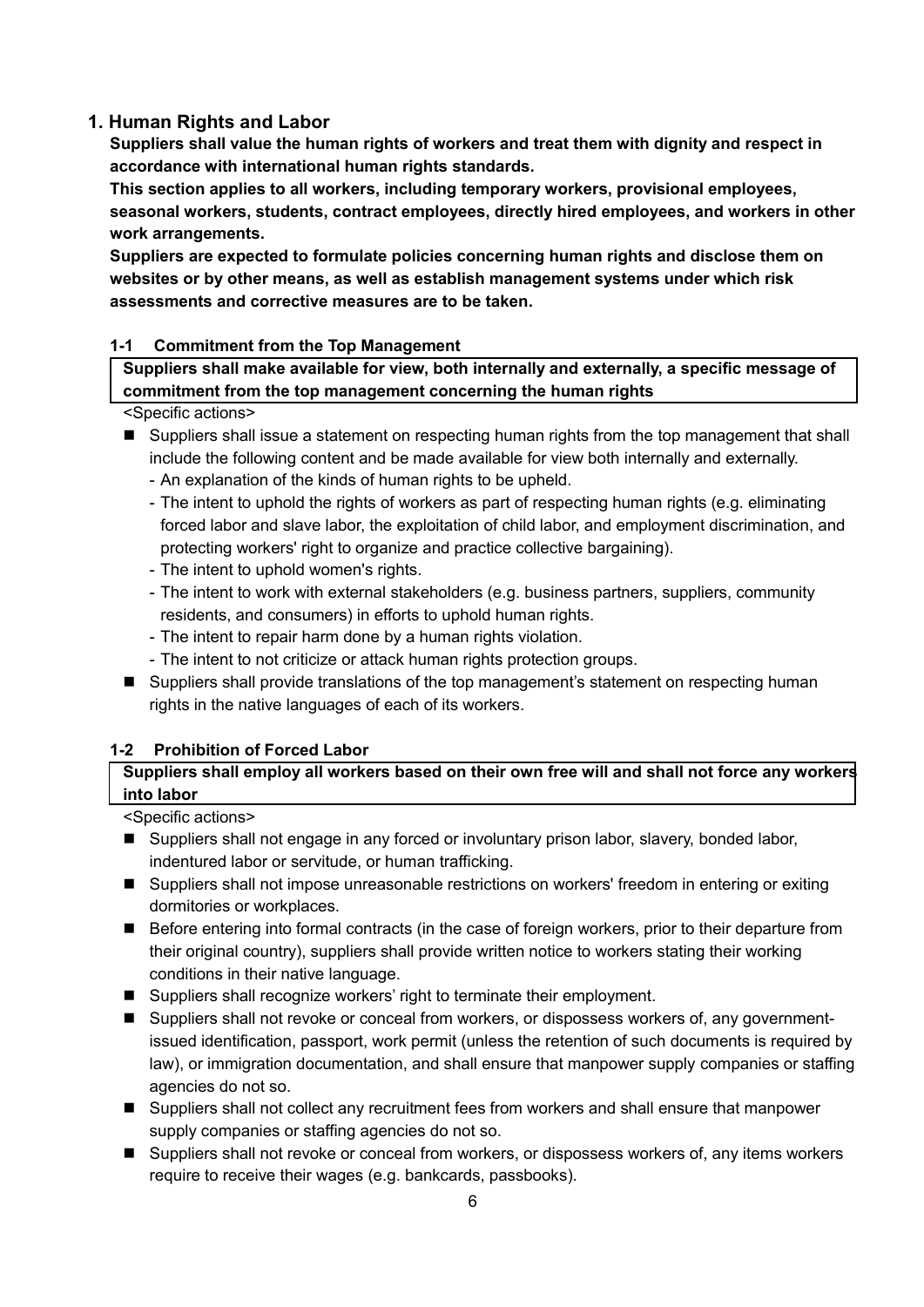■ Suppliers shall request and confirm that manpower supply companies and staffing agencies comply with all of the above items.

## **1-3 Prohibition of Child Labor and Regard for Young Workers**

## **Suppliers shall not employ children under the minimum labor age nor assign young workers any work that may impair their development**

<Specific actions>

- Suppliers shall not employ any children. (A child refers to anyone under the age of 15, under the age for completing compulsory education, or under the minimum employment age in that country, whichever is highest)
- Suppliers shall verify workers' ages using forms of identification issued by public authorities.
- Suppliers shall not have workers under the age of 18 (young workers) perform work that may jeopardize their health or safety, or expose them to danger (e.g. night shift work, overtime work).
- When employing students, suppliers shall properly manage medical examination records and other records for the students, strictly examine the educational institutions to be cooperate with, protect students' rights in accordance with applicable laws, provide them with appropriate support and education and appropriately manage their employment.
- In the absence of applicable local laws, the wage rate for student workers, interns, and apprentices shall be the same wage rate as other workers performing equal or similar tasks.

## **1-4 Working Hours**

## **Suppliers shall appropriately manage workers' working hours, days off, and annual leave within the statutory limits**

<Specific actions>

Except in emergency or extraordinary situations, a workweek shall not exceed 60 hours per week, including overtime work.

Any local laws that impose stricter provisions shall apply.

- Scheduled and actual annual working days shall not exceed statutory limits.
- Suppliers shall provide workers with at least one day off per seven days.
- Suppliers shall provide workers with break time in accordance with local laws.
- Suppliers shall have a timecard or similar system to record workers' break times and lunch time. Where such systems cannot be implemented, suppliers shall inform workers of break times and lunch time by line shutdowns, turning off lights, chimes, or other such means.

#### **1-5 Decent Wages**

## **Suppliers shall pay workers at least the statutory minimum wage and shall not reduce wages unreasonably**

- Suppliers shall comply with all applicable wage-related laws, including those relating to minimum wages, overtime work, and legally mandated benefits.
- Suppliers shall pay extra wages for overtime work in accordance with local laws.
- **Suppliers shall not require workers to pay costs necessary for the execution of business.**
- Except when permitted by applicable law, suppliers shall not reduce wages as a disciplinary measure.
- Suppliers shall inform workers of all wage deductions.
- By the date of wage payment, suppliers shall provide workers with paychecks that include information sufficient to verify compensation received for work performed.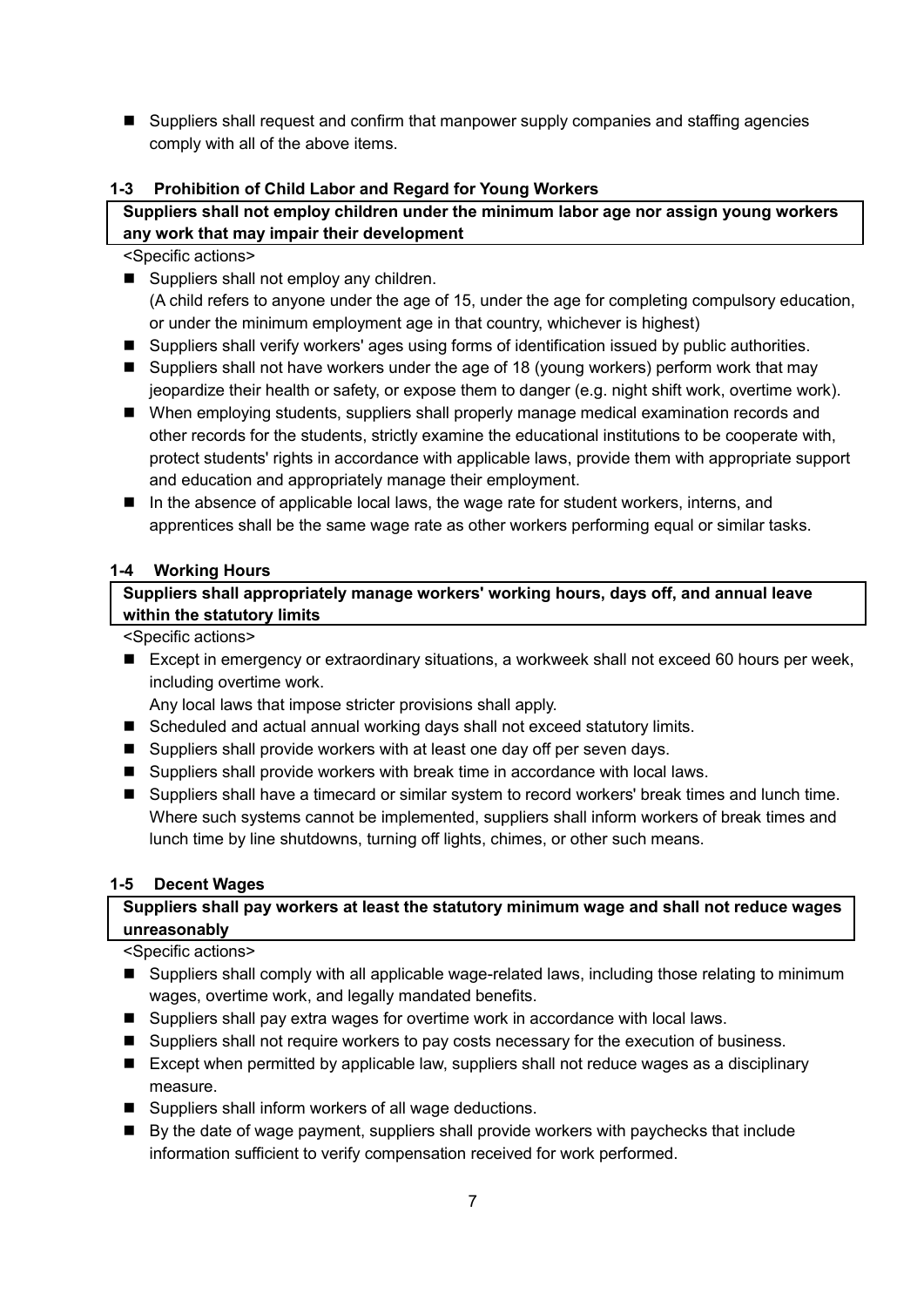■ Suppliers shall pay wages and allowances to all workers (including provisional employees, temporary workers, and outsourced personnel) based on local laws, on a regular basis and without delay.

#### **1-6 Humane Treatment**

#### **Suppliers shall respect workers' human rights and treat workers in a humane manner**

<Specific actions>

- Suppliers shall not treat workers in a harsh or inhumane manner, which includes harassment, sexual abuse, corporal punishment, mental or physical coercion, and verbal abuse.
- Suppliers shall define clear disciplinary policies and procedures concerning inhumane treatment and communicate them to workers.

#### **1-7 Elimination of Discrimination**

## **Suppliers shall endeavor to eliminate discrimination in recruitment and employment while ensuring equal opportunities and fair treatment**

<Specific actions>

- Supplier shall not engage in discrimination based on age, gender, race, faith, religion, social status, nationality, ethnicity, pregnancy, political affiliation, marital status, marital history, sexual orientation, gender identity, medical history, physical disability, union membership, the presence or absence of hepatitis, HIV, or other infectious disease, genetic information, or military experience in employment practices, which include wages, promotions, bonuses, and access to training.
- Suppliers shall accommodate the religious practices of workers to a reasonable extent.
- **Suppliers shall not conduct any medical examination or physical examination that could be used** in a discriminatory way for workers or job candidates.

## **1-8 Workers' Right to Organize**

#### **Suppliers shall respect workers' right to organize as a means of labor-management negotiations concerning matters such as working conditions, working environments, and wage levels.**

<Specific actions>

- Suppliers shall allow workers to engage in collective bargaining and participate in peaceful assemblies.
- Suppliers shall recognize workers' right to organize and join labor unions in accordance with local laws.
- Suppliers shall not engage in any discrimination, reprisal, intimidation, or harassment against workers and/or their representatives for their exercise of the right to organize.
- Suppliers shall ensure that workers and/or their representatives are able to communicate with management regarding working conditions and views on management practices.

#### **1-9 Auditing Manpower Supply Companies**

## **Suppliers shall take measures to prevent human rights violations by manpower supply and staffing agencies**

<Specific actions>

■ Suppliers shall, at a minimum, conduct prior investigations and audits of manpower supply companies and staffing agencies with which they have direct contractual relationships.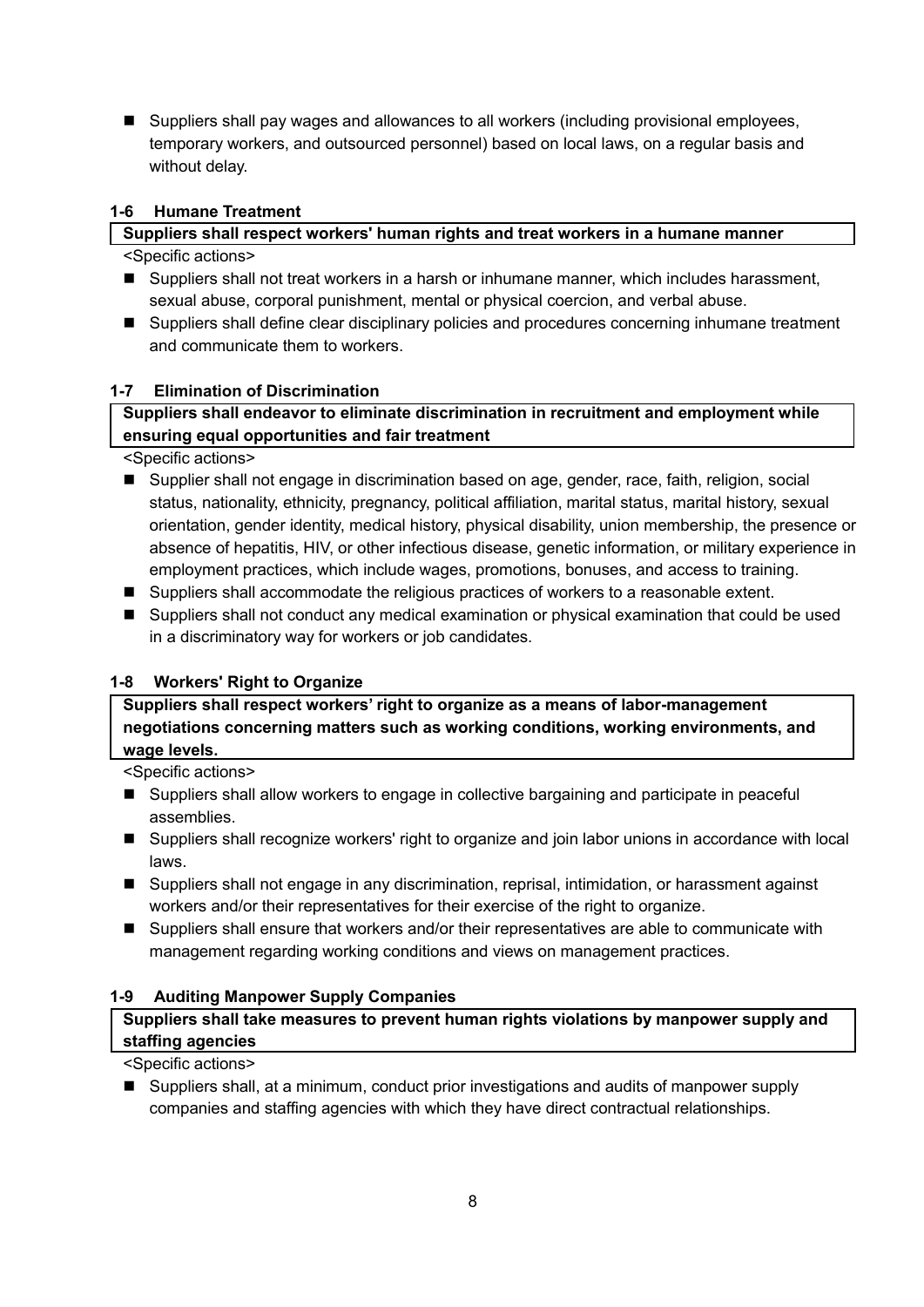## **1-10 Human Rights Education**

**Suppliers shall conduct training and education activities in order to raise awareness of respecting human rights**

## <Specific actions>

■ Suppliers shall conduct human rights trainings for managers as well as those for general employees.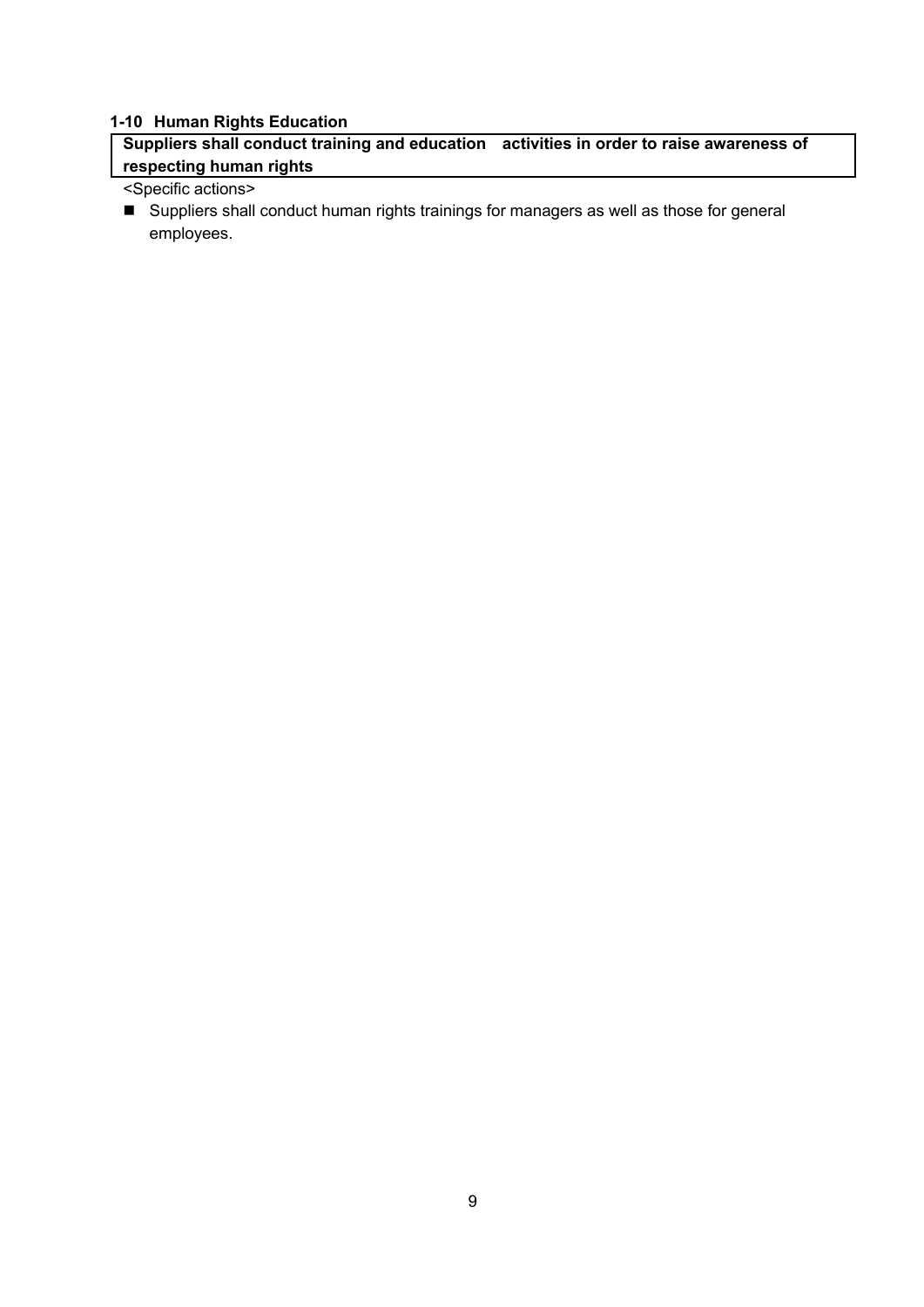## **2. Safety and Health**

**Suppliers shall work to improve occupational safety and health. In addition to minimizing injuries and illnesses, suppliers shall also be aware that safe and healthy work environments enhance the quality of products and services, production consistency, and worker retention and morale. In order to identify and resolve safety and health-related problems in the workplace, suppliers shall also listen to feedback from workers and provide continuous worker trainings.** 

**Suppliers are expected to formulate policies concerning safety and health and disclose them on websites or by other means, as well as establish management systems under which risk assessments and corrective measures are to be taken.** 

#### **2-1 Workplace Safety**

**Suppliers shall evaluate safety risks in the workplace and ensure safety through proper design, engineering, and administrative controls**

#### <Specific actions>

- Suppliers shall identify potentially hazardous locations in the workplace (e.g. electrical and other power sources; fire; vehicles; and drop, caught-in, tipping, and collision hazards), take preventive measures and workplace safety measures (including lockout/tagout), and conduct trainings on an ongoing basis.
	- \*Lockout: Locking machines and equipment and rendering them inoperable by cutting off their power.
	- \*Tagout: Indicating via tag or similar means on the lockout and shut-off devices, that the device's power is shut off and that it is prohibited to manipulate a power blocking device.
- **Suppliers shall provide workers with appropriate personal protective equipment such as goggles,** safety hats, and gloves.
- Suppliers shall encourage workers to point out unsafe work locations.
- Suppliers shall provide workers with information about and training in safety and health in their native languages.

#### **2-2 Emergency Preparedness**

**Suppliers shall prepare emergency measures for possible disasters and accidents to protect lives and personal safety, and shall keep everyone in the workplace informed of these measures** 

- To prepare for emergencies, suppliers shall take measures that include confirming its obligation to report when emergencies occur, establishing rules for contacting supervisors and workers, setting up evacuation facilities, informing workers of evacuation routes and methods in their native language, stockpiling emergency medical supplies, installing fire detection systems and fire extinguishers, securing means of external communication, and preparing recovery plans.
- To minimize the impact of disasters, suppliers shall identify and evaluate what could occur in the event of an emergency, establish emergency response plans and measures, and store this information or display the information in easily-reachable areas in the workplace.
- **Suppliers shall regularly (at least twice a year) provide workers with emergency response** trainings (including evacuation training).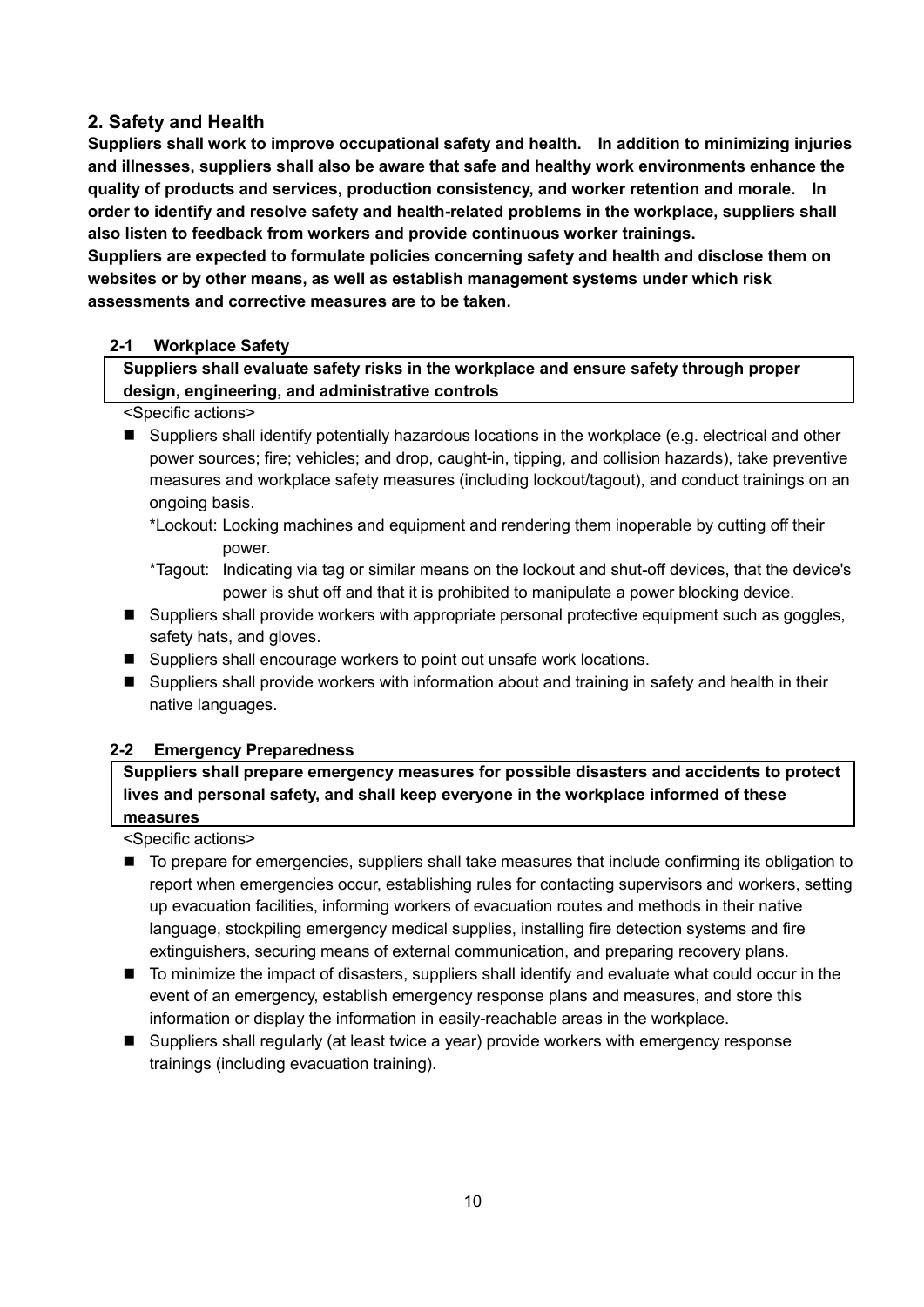### **2-3 Work-related Injuries and Illnesses**

## **Suppliers shall identify situations concerning work-related injuries and illnesses and take appropriate measures**

#### <Specific actions>

- **Suppliers shall provide proper medical treatment for occupational injuries and diseases.**
- Suppliers shall categorize, record, analyze, and investigate occupational injuries and diseases, and shall take countermeasures or preventive measures.
- Suppliers shall establish procedures dictating how workers can return to the workplace after suffering occupational injuries and diseases and shall promote the worker's return to the workplace.

#### **2-4 Industrial Hygiene**

**Supplier shall identify situations concerning the biological and chemical substances, noises, offensive odors, and other elements of the workplace that are harmful to the human body, take appropriate measures, and manage workers' health**

<Specific actions>

- Suppliers shall measure the impact of dust, organic solvents, vapors, bacteria, and other elements of the working environment, and shall identify and manage elements harmful to workers' health.
- Suppliers shall provide appropriate equipment including protective gear and ventilation systems.
- Suppliers shall conduct medical examinations in accordance with laws and engage in the prevention and early detection of workers' illnesses.
- Suppliers shall pay careful attention to prevention of health damage or mental health problem due to long working hours and overwork.

## **2-5 Regard for Physically Demanding Work**

## **Suppliers shall identify physically demanding works and appropriately manage them to prevent injury and illness**

<Specific actions>

■ Suppliers shall identify, evaluate the risks of physically demanding works that include heavy object transport, repetitive task by hand, heavy labor, and prolonged standing and take countermeasures.

#### **2-6 Machinery and Equipment Safeguarding**

# **Suppliers shall take appropriate safety measures for machinery and equipment that they use**

<Specific actions>

- Suppliers shall evaluate safety risks of machinery and equipment.
- When safety risks exist, suppliers shall take safety measures such as setting up interlocks and barriers, and shall perform appropriate maintenance.

\*Interlocks: Mechanisms that prevent operation unless certain conditions are satisfied.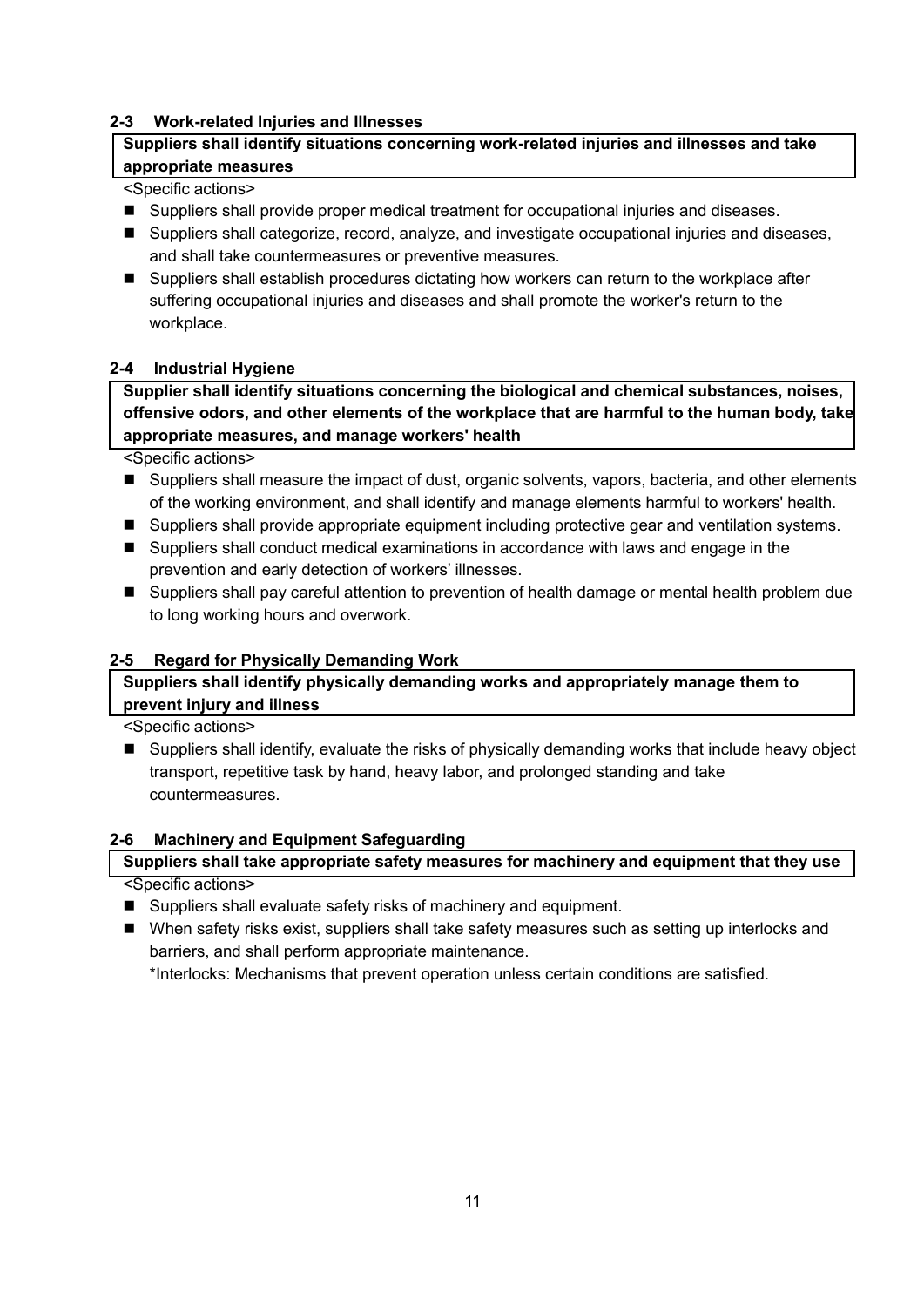#### **2-7 Facility Safety and Health**

**Suppliers shall appropriately keep facilities provided to workers for their livelihood (including dormitories, cafeterias, and toilets) safe and healthy**

- Suppliers shall provide workers with clean toilet facilities, potable water, food cooked and stored in a clean environment, and cafeterias.
- **If suppliers have cafeterias, they shall comply with sanitary standards stipulated by laws.**
- Suppliers shall keep dormitories clean and safe, establish emergency exits, provide hot water for bathing and showering, ensure appropriate temperature and air conditioning, and provide personal space of an appropriate size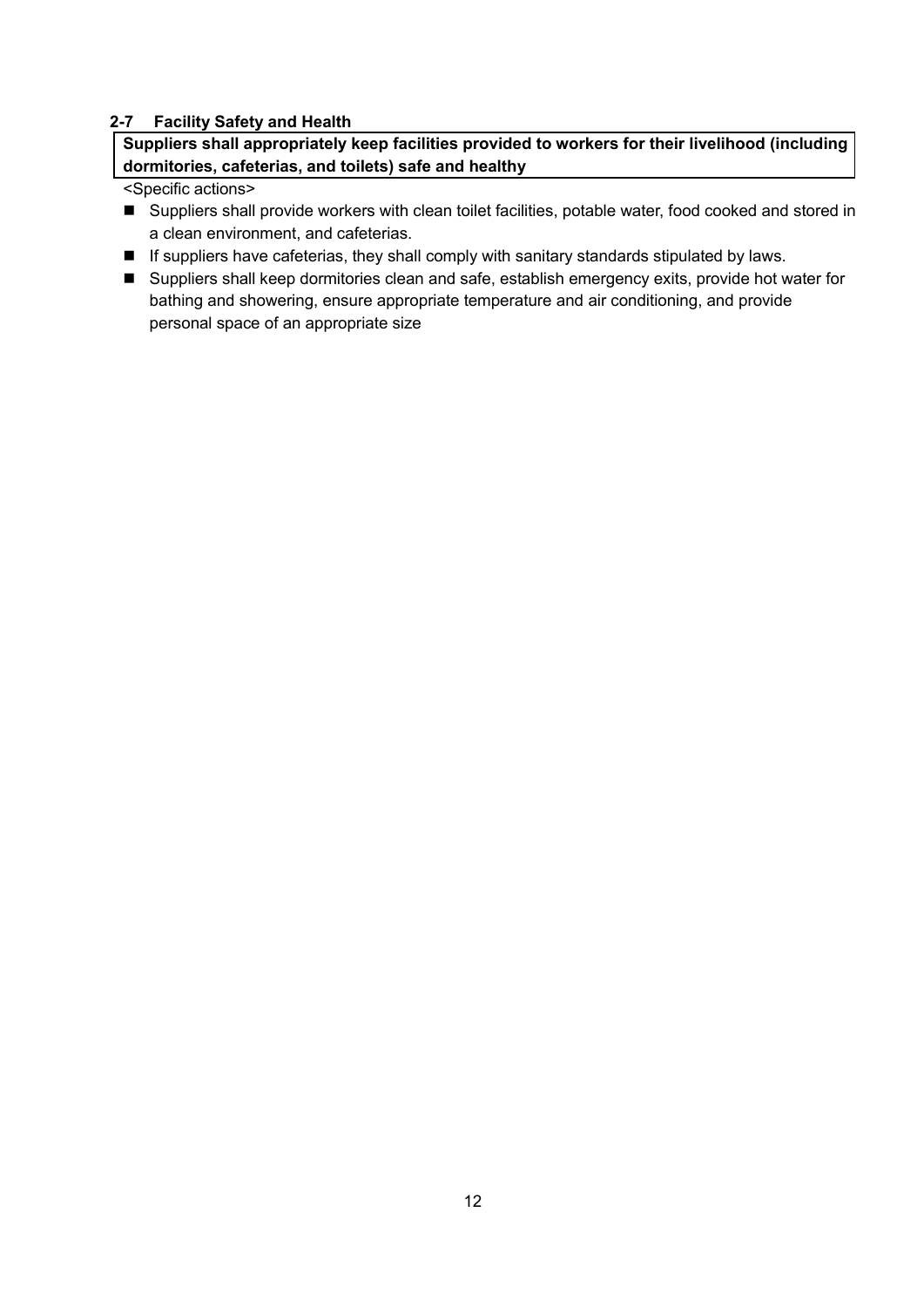## **3. Environment**

**In order to make society more sustainable, suppliers shall show regard for the environment and strive to minimize any adverse effect on society, the environment, and natural resources in their production and product development activities. In so doing, they shall contribute to business growth through the creation of environmental value and shall resolve environmental problems through business activities.**

## **3-1 Management of Chemical Substances Contained in Products**

**For all of its products, suppliers shall manage all chemical substances specified by the laws** <Specific actions>

 In addition to ensuring that any unlawful chemical substances are not contained in their products, suppliers shall comply with labeling regulations and conduct all required testing and evaluation.

## **3-2 Management of Chemical Substances Used in the Production Process**

## **In the production process, suppliers shall manage chemical substances that are specified by the laws of countries where they are located**

<Specific actions>

- For chemical substances used in the production process, suppliers shall acquire and update chemical substance safety data sheets and shall provide workers with training in the handling of chemical substances in accordance with such data sheets.
- When using toxic substances (including specified chemical, radioactive, and biological substances) in the production process, suppliers shall store, handle, and process such substances in accordance with management manuals and laws.
- In addition to managing chemical substances that must not be contained in products, suppliers shall monitor how much chemical substances are discharged into external environment and report such monitoring results to governmental agencies and shall make efforts to reduce the emission of these substances.

## **3-3 Environmental Management System**

## **Suppliers shall establish and run an environmental management system**

- An environmental management system is a comprehensive system for promoting environmental activities and involves organizational structures, planning activities, division of responsibilities, practices, procedures, processes, and managerial resources. In addition to establishing such a system, suppliers shall carry out PDCA cycles and make continuous improvements towards environmental conservation.
	- \*Environmental activities: Developing an environmental policy, implementing necessary measures for realizing such a policy, and reviewing, and maintaining these measures.
	- \*A key example of an environmental management system is ISO 14001, which allows third-party certification.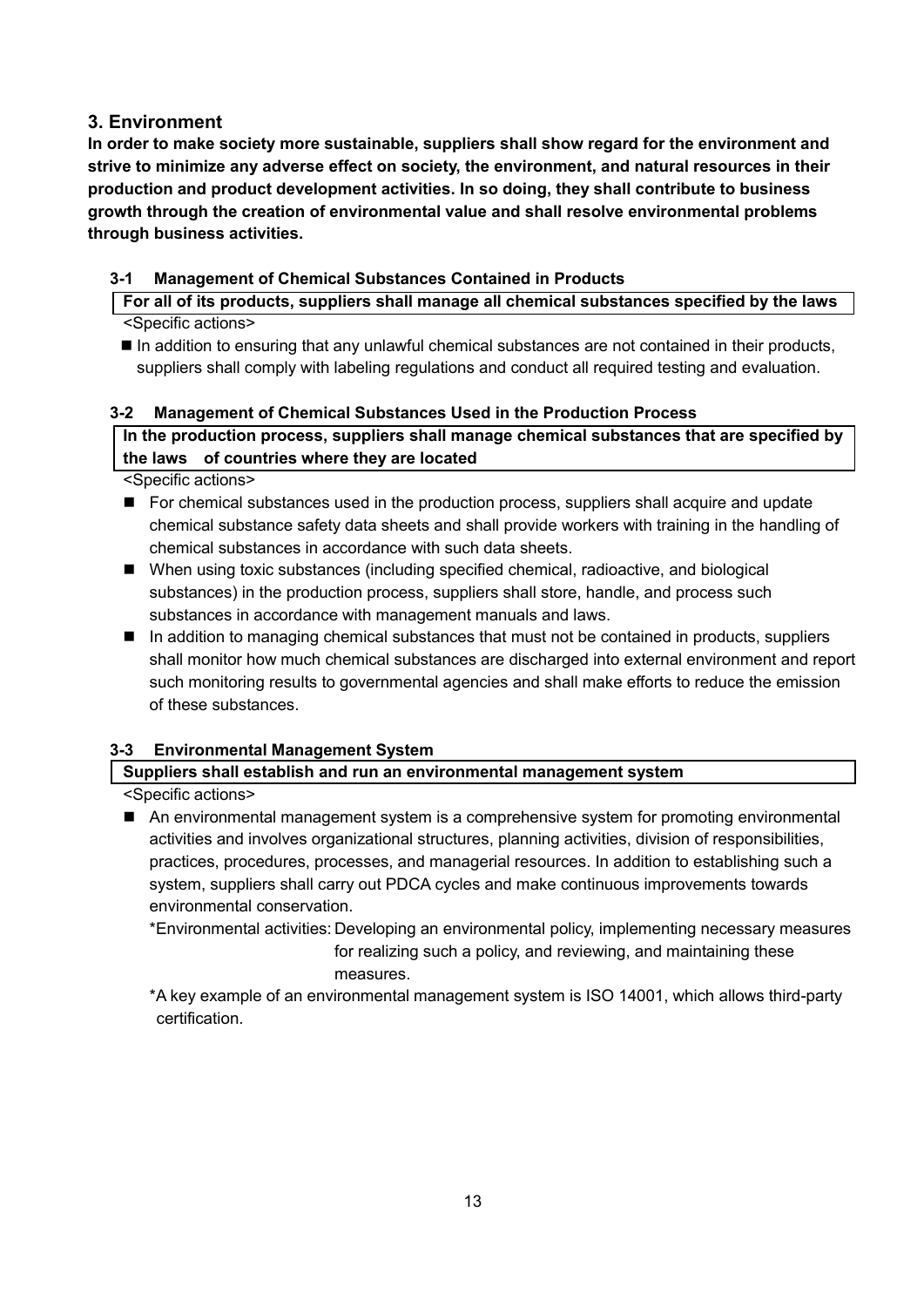#### **3-4 Minimizing Environmental Impacts (e.g. Drainage, Sludge, and Emissions)**

**Suppliers shall comply with laws concerning drainage, sludge, and emissions in the country where they are located, and shall make further improvements with voluntary standards as** 

## **necessary**

<Specific actions>

- Suppliers shall establish voluntary goals and standards that are higher than standards stipulated by laws to reduce environmental impact. In addition to that, suppliers shall improve the monitoring, control, and processing of drainage, sludge, and emissions, and reduce the output of such.
- Suppliers shall identify air pollutants that need to be controlled and conduct regular and routine monitoring of these pollutants.

#### **3-5 Environmental Permits and Licenses**

**Suppliers shall obtain permits and licenses from governmental agencies when required by local laws, and shall submit management reports to the agencies when requested**

<Specific actions>

- Suppliers shall appoint administrators who have acquired certain qualifications specified by law. \*The following are examples of Japanese laws that require companies to appoint administrators with certain qualifications
	- Waste Management and Public Cleansing Law: Specially Controlled Industrial Waste Manager
	- Act Concerning the Rational Use of Energy: Qualified Energy Manager (in factories that use a certain level of energy)
	- Air Pollution Control Act: Pollution Prevention Manager (in factories that emit chemical substances, dust, and particulates)
- Suppliers shall appoint all necessary officers in charge of managing toxic/deleterious substances, specified chemical substances, and hazardous materials used in their business.
- **Depending on the type of business and location, suppliers shall obtain necessary permits and** licenses from governmental agencies concerning environmental impact assessments and facilities handling hazardous materials.

#### **3-6 Effective Utilization of Resources and Energy (3Rs)**

**Suppliers shall set voluntary targets for resource and energy conservation and shall strive to effectively utilize resources and energy on an ongoing basis**

- As a means to effectively utilize resources, suppliers shall reduce the amount of materials, water, and waste that go into making products and shall promote the usage of recycled resources and parts.
- Suppliers shall take steps towards the rational utilization of thermal and electrical energy and energy conservation so as to effectively use petroleum, natural gas, coal, coke and other fuel sources.
- Suppliers shall carry out the "3Rs": Reduce, Reuse, and Recycle.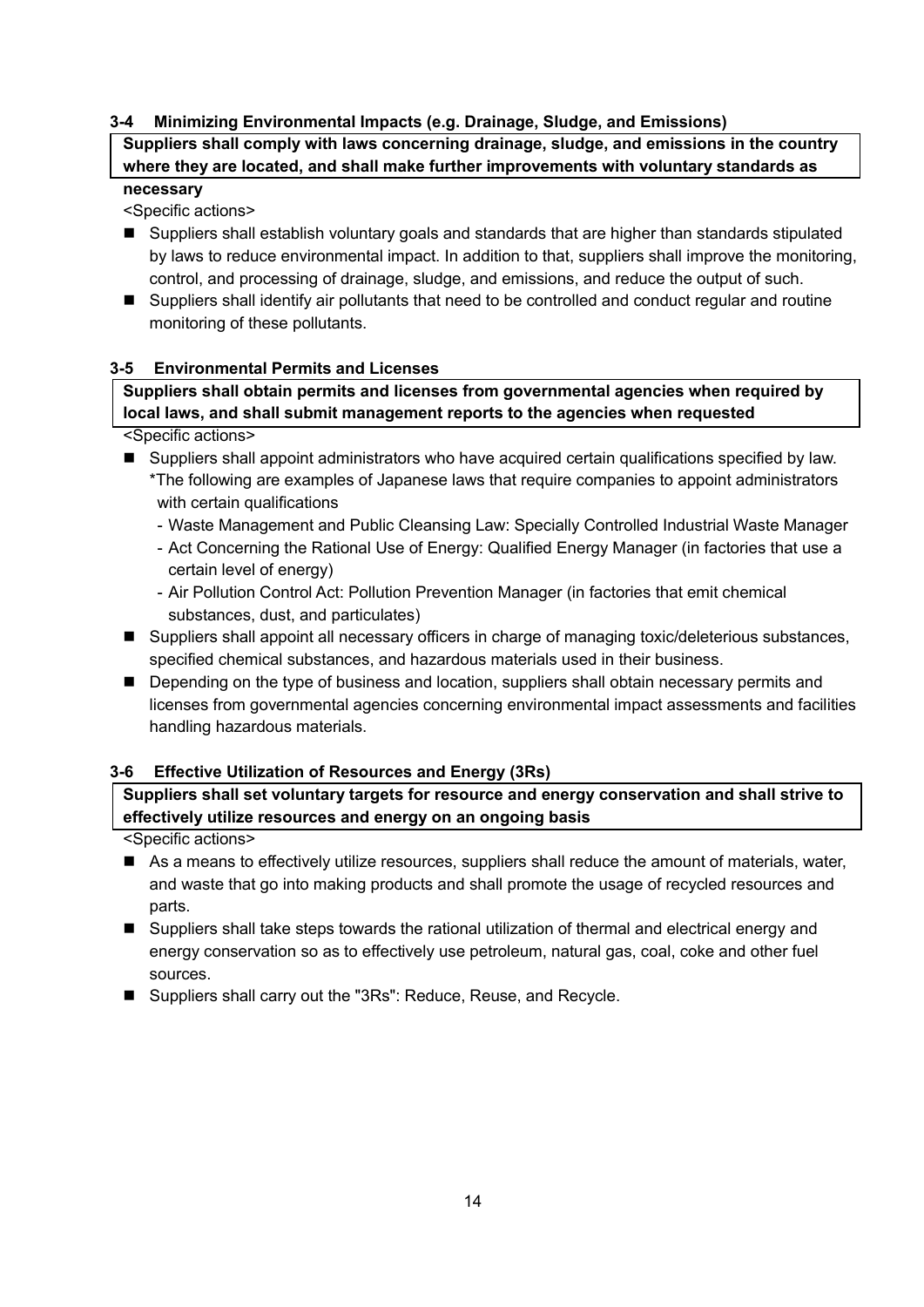#### **3-7 Reduction of Greenhouse Gas Emissions**

#### **Suppliers shall establish voluntary targets for the reduction of greenhouse gas emissions and shall strive to reduce them on an ongoing basis**

#### <Specific actions>

- Greenhouse gases refer to six material groups of gases: carbon dioxide, methane, nitrous oxide, HFCs, PFCs, and SF6.
- As continuous efforts to reduce such emissions, suppliers shall establish voluntary reduction targets for the six groups of greenhouse gases and shall create and thoroughly execute plans to achieve these targets.

#### **3-8 Reduction of Waste**

## **Suppliers shall establish voluntary targets for the reduction of final waste and shall strive to reduce it on an ongoing basis**

<Specific actions>

- As continuous efforts to reduce waste, suppliers shall establish voluntary reduction targets for final waste and shall create and thoroughly execute plans to achieve these targets. \*Final waste refers to waste requiring either landfill disposal or incineration.
- Suppliers shall dispose of their waste properly and in accordance with laws.

#### **3-9 Disclosing Environmental Activities**

#### **Suppliers shall disclose the outcomes of environmental activities as required**

<Specific actions>

■ Suppliers shall disclose the results of their environmental activities, which includes measures taken towards environmental conservation along with emissions into the air, water, and land, volume of resources used, and volume of waste generated. They shall also disclose any harm done to the environment by individual business offices.

\*Disclosure methods include releasing environmental reports to the public and reporting to stakeholders as required.

■ Suppliers shall establish organizations and responsible persons in charge of carrying out environmental conservation activities to periodically put together the outcomes. They shall record on an ongoing basis key environment-related outcomes such as environmental conservation management indicators, level of attainment.

#### **3-10 Regard for Biodiversity**

#### **Suppliers shall procure raw materials with a regard for biodiversity**

<Specific actions>

 When sourcing biological resources as raw materials, suppliers shall source materials so as to preserve biodiversity. This includes sourcing Forest Stewardship Council (FSC) certified lumber.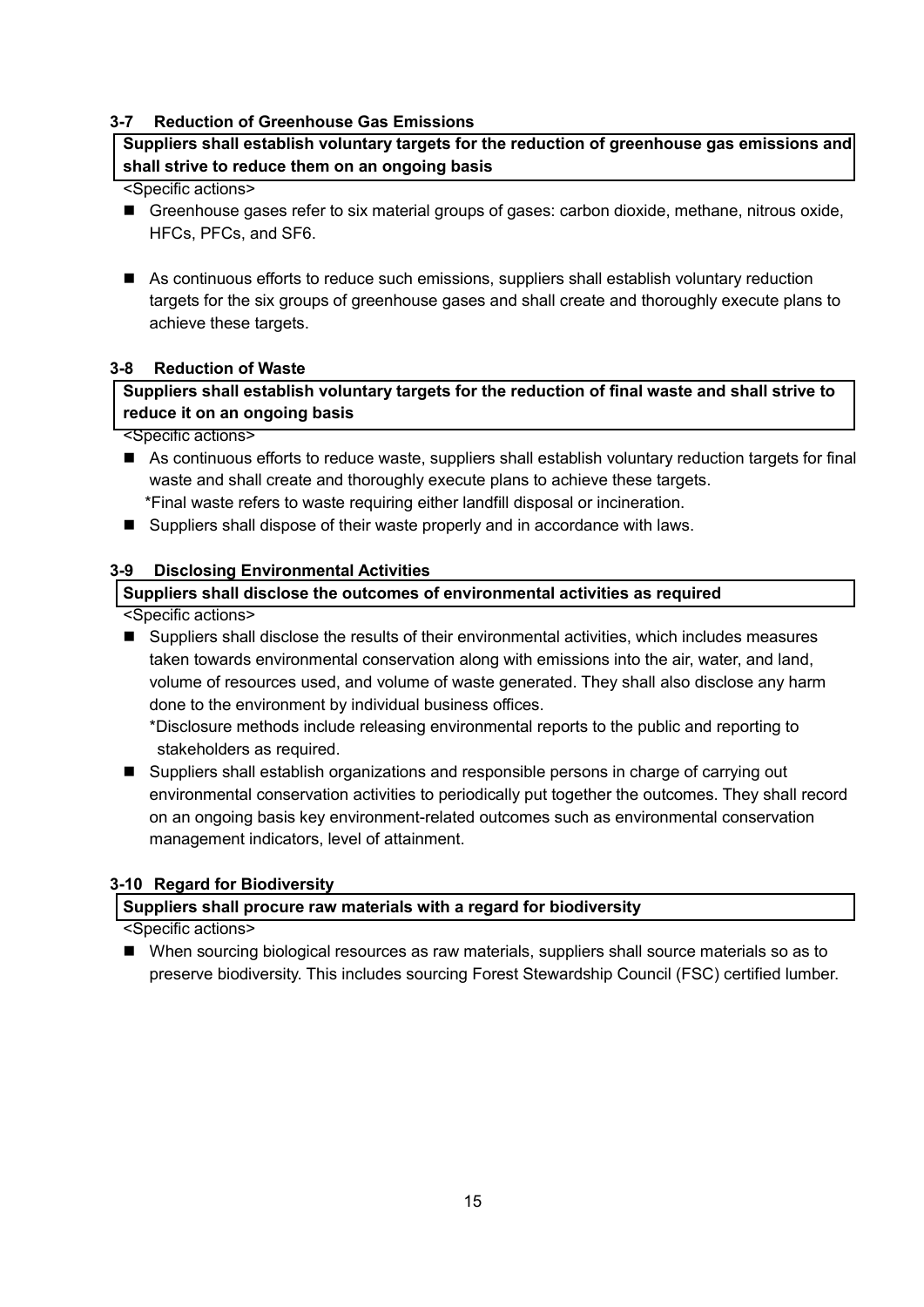## **4. Corporate Ethics and Compliance**

**To fulfill social responsibilities and to continue business, suppliers shall uphold the highest level of ethics by conducting sound and fair business management and disclosing information (including business conditions) in an appropriate manner.** 

**Suppliers are expected to formulate policies concerning corporate ethics and compliance and disclose them on websites or by other means, as well as establish management systems under which risk assessments and corrective measures are to be taken.** 

## **4-1 Prohibition of Corruption, Bribery, etc.**

**Suppliers shall maintain sound and healthy relationships with political and administrative bodies and shall not engage illegal acts that include bribery and illegal political donations** <Specific actions>

- Suppliers shall formulate corporate ethics and compliance policies that prohibit any form of bribery or corruption.
- Suppliers shall establish and implement procedures for monitoring compliance concerning the prevention of corruption.
- **Suppliers shall provide employees with educations on preventing corruption and bribery.**

## **4-2 Prohibition of the Offer or Acceptance of Improper Benefits**

**Suppliers shall not offer or accept improper advantages in relationships with stakeholders** <Specific actions>

 Suppliers shall prohibit the provision, or any promise, offer, permission, request for provision, or receipt of bribes or unjust or improper benefits by themselves or any agents or representatives (e.g. contractors).

(This includes bribes to public officers, offering improper benefits to antisocial forces, and insider trading.)

## **4-3 Information Disclosure**

**Suppliers shall provide or disclose information actively to stakeholders, regardless of whether disclosure is required by laws**

<Specific actions>

- Suppliers shall disclose information regarding the labor, safety and health, environmental activities, business activities, structure, financial conditions, and business performance of them in accordance with applicable rules, regulations, international standards, and commonly-accepted industry practices.
- Suppliers shall not tolerate any concealment or falsification of situations or facts concerning the supply chain.

## **4-4 Respecting Intellectual Property Rights**

## **Suppliers shall respect the intellectual property rights of others**

<Specific actions>

■ Suppliers shall protect the intellectual property rights of others (including customers).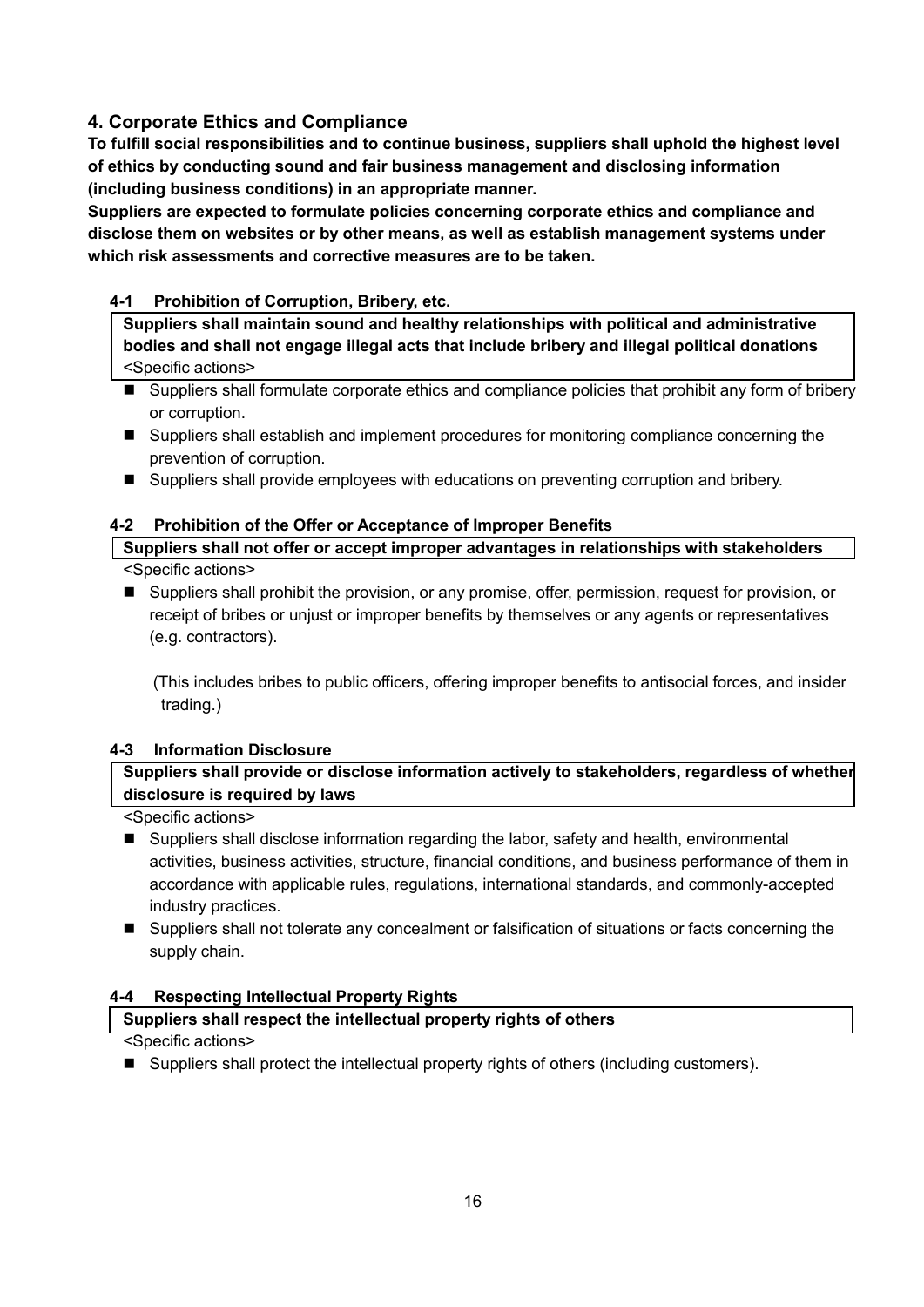#### **4-5 Fair Business**

## **Suppliers shall not conduct any act that impedes fair, transparent, and free competition**

### <Specific actions>

■ Suppliers shall engage in fair business, advertising, and competition in compliance with international standards and industry rules.

(Suppliers shall not engage in cartel activity or collusive bidding, and shall not make any labeling or advertisement for their products, including those that are fraudulent or may cause misunderstanding among customers)

■ Suppliers shall conduct employee educations on preventing cartel activities, collusive bidding, fraudulent labeling, and similar acts.

#### **4-6 Prevention and Early Detection of Misconduct**

**Suppliers shall conduct activities to prevent misconduct and shall establish systems for the early detection and handling of misconducts**

<Specific actions>

- Suppliers shall establish systems that ensure the confidentiality, anonymity, and protection of supplier and employee whistleblowers.
- Suppliers shall provide workers with means of reporting that allow them to raise their concerns without fear of retaliation.

## **4-7 Responsible Sourcing of Minerals**

## **Suppliers shall not purchase minerals that could cause social problems, such as those involving human rights**

<Specific actions>

- Suppliers shall formulate policies concerning responsible mineral procurement and reasonably and continuously assure that the tantalum, tin, tungsten, and gold in their products do not directly or indirectly finance or benefit armed groups perpetrating serious human rights abuses in the Democratic Republic of the Congo or its nine neighboring countries.
- Suppliers shall conduct due diligence on the origins and distribution process of minerals, and shall disclose the results upon customer request.

#### **4-8 Prohibition of Abusing Advantageous Position**

## **Suppliers shall not engage in any act that may disadvantage their suppliers by abusing an advantageous position**

- Suppliers shall conduct good-faith, fair, and impartial trading pursuant to agreements and shall not unilaterally decide or change trade terms with their suppliers or other business partners, or impose unreasonable requests or obligations on such parties by abusing one's position as a purchaser or client.
- Suppliers shall comply with laws concerning the abuse of advantageous position in any country where such is prohibited by laws or regulations (e.g. the Subcontract Act in Japan)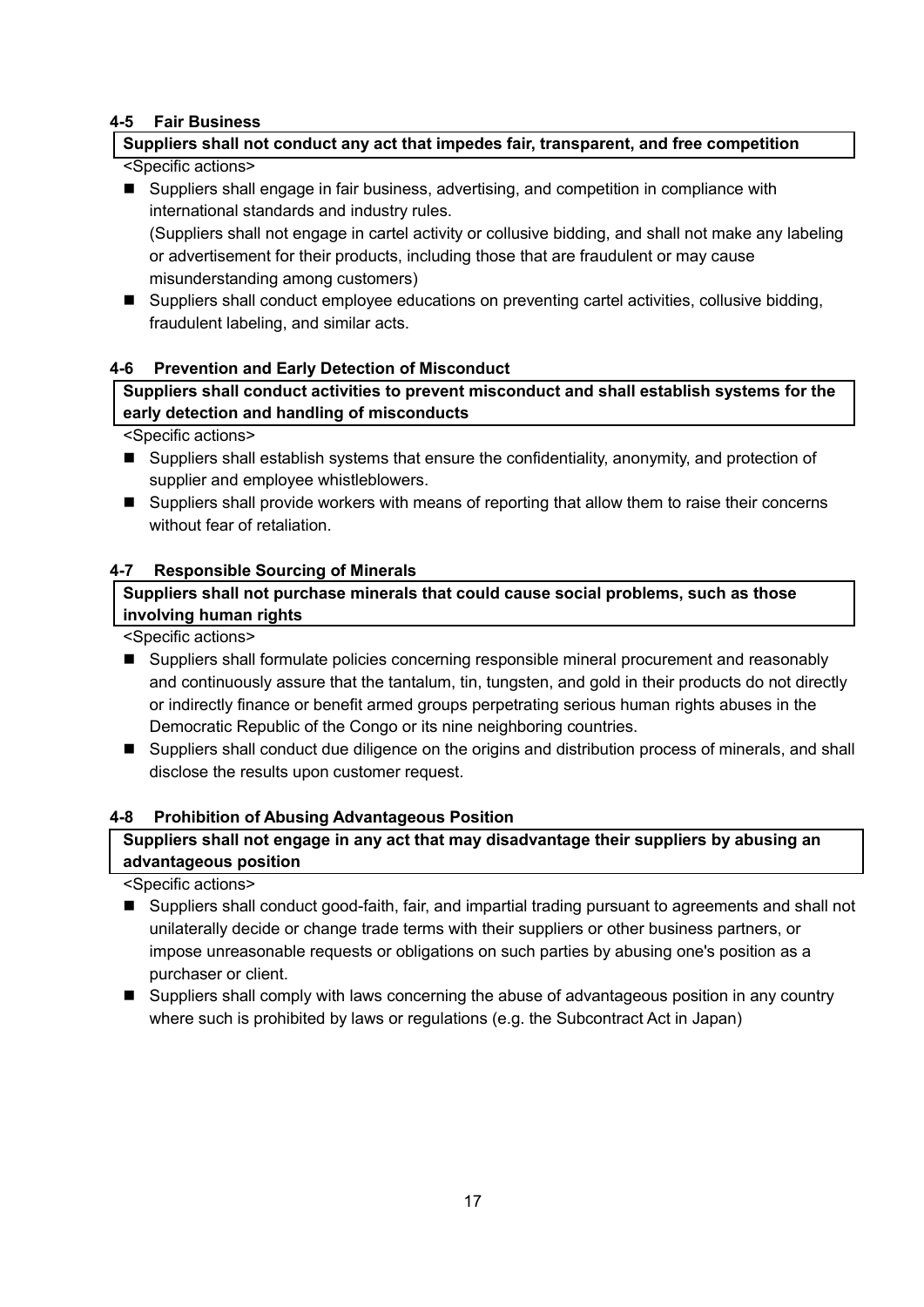#### **4-9 Appropriate Export Management**

**Suppliers shall develop a well-defined management system for the export of legally regulated technologies and goods and shall follow proper export procedures**

#### <Specific actions>

- Suppliers shall carry out appropriate export procedures for things such as parts, products, technologies, equipment, and software subject to export regulations in accordance with international agreements (e.g. the Wassenaar Arrangement) and laws.
- Suppliers shall establish a management system for exports. (In some cases, export licenses or other forms of approval from regulatory authorities must be acquired prior to export.)

## **5. Information Security**

**As global companies that customers can feel good about doing business with, suppliers shall implement effective information security programs in order to properly handle and manage customer information, personal information, and information assets that pertain to technologies, quality, products, and services.** 

**Suppliers are expected to formulate policies concerning information security and disclose them on websites or by other means, as well as establish management systems under which risk assessments and corrective measures are to be taken.** 

## **5-1 Prevention of Information Leakage**

**Suppliers shall properly manage and protect the personal information of customers, third parties, and workers, as well as confidential information received from customers and third parties**

<Specific actions>

- Suppliers shall work to protect personal information of all people involved in business transactions with them, which includes their suppliers (tier 2 suppliers), customers, consumers, and employees.
- When collecting, storing, handling, transferring, or sharing personal information, suppliers shall comply with laws and regulations concerning privacy and information security.
- Suppliers shall properly manage and protect confidential information received from their customers and third parties.
- Suppliers shall periodically provide workers with information security trainings (including educations and trainings regarding targeted attacks).
- Suppliers shall establish response systems and procedures to handle information security incidents.

#### **5-2 Protection against Threats on Computer Networks**

**Suppliers shall take protective measures against threats on computer networks and ensure that no damages suffered by themselves or others**

<Specific actions>

**Suppliers shall take protective measures against threats on computer networks and ensure that** no damages suffered by themselves or others.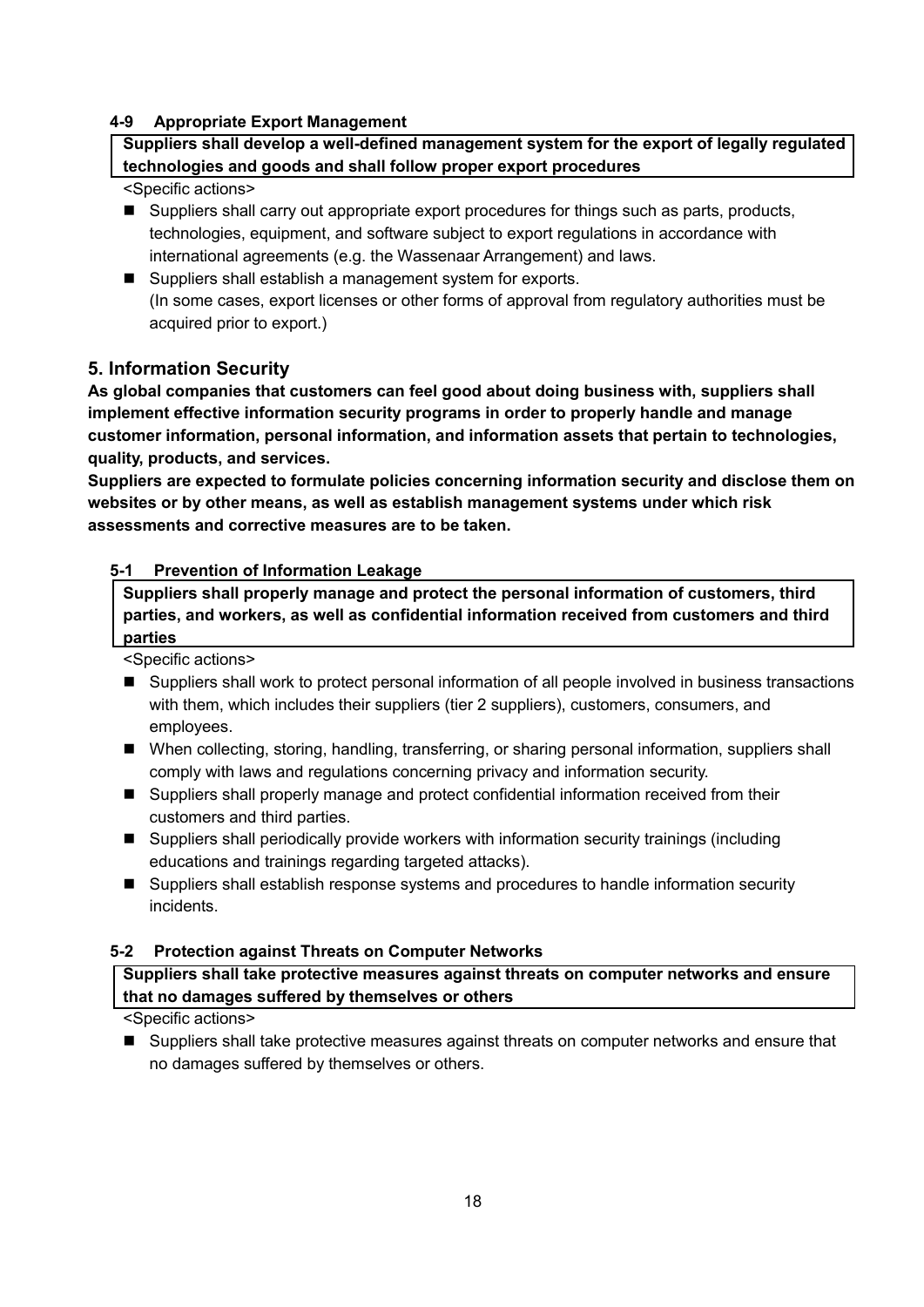## **6. Quality and Safety**

**Suppliers shall prioritize product safety in research and development, planning, design, manufacturing, sales, repair, and disposal operations for their products, and shall establish a quality management system to continuously improve product quality.** 

## **6-1 Quality Management System**

### **Suppliers shall establish and run a quality management system**

<Specific actions>

- Suppliers shall endeavor to establish quality management systems and acquire ISO 9001 or other third-party certification pertaining to quality management systems.
- \*Leading quality management systems include ISO 9001, ISO/TS 16949, and ISO 13485
- Suppliers shall conduct activities to prevent quality problems from occurring.
- When serious quality problems occur, suppliers shall make thorough efforts to prevent their recurrence.

## **6-2 Provision of Precise Information on Products and Services**

**Suppliers shall provide consumers and customers with precise information on products and services**

<Specific actions>

- Suppliers shall provide precise information on specifications, quality, and handling procedures for products and services.
- In accordance with laws, suppliers shall properly report information on substances contained in products.
- **Information in catalogs, advertisements, and other promotional materials concerning suppliers'** products and services must not be false, misleading for customers or consumers, or defamation of any third parties or individuals or must not infringe any rights of any third parties or individuals.
- Suppliers shall promptly report to customers any Man, Machine, Method, or Material changes (commonly known as "4M changes") on components delivered.

## **6-3 Ensuring Product Safety**

## **When suppliers design their products on their own responsibility, the designs shall satisfy the safety standards prescribed by the laws of the country concerned**

<Specific actions>

In addition to compliance with laws, suppliers shall also consider product safety that is normally required, such as design, production, parts, and labeling.

\*Laws concerning product safety

- Japan: Electrical Appliances and Materials Safety Act, Consumer Product Safety Act,

Household Goods Quality Labeling Act, etc.

(Safety standards are prescribed in bylaws, JIS, and elsewhere)

- Overseas safety standard: UL, BSI, CSA, etc.
- Suppliers shall establish management systems that ensure traceability (history of materials, parts, processes, etc.) and a prompt response process for problem solving.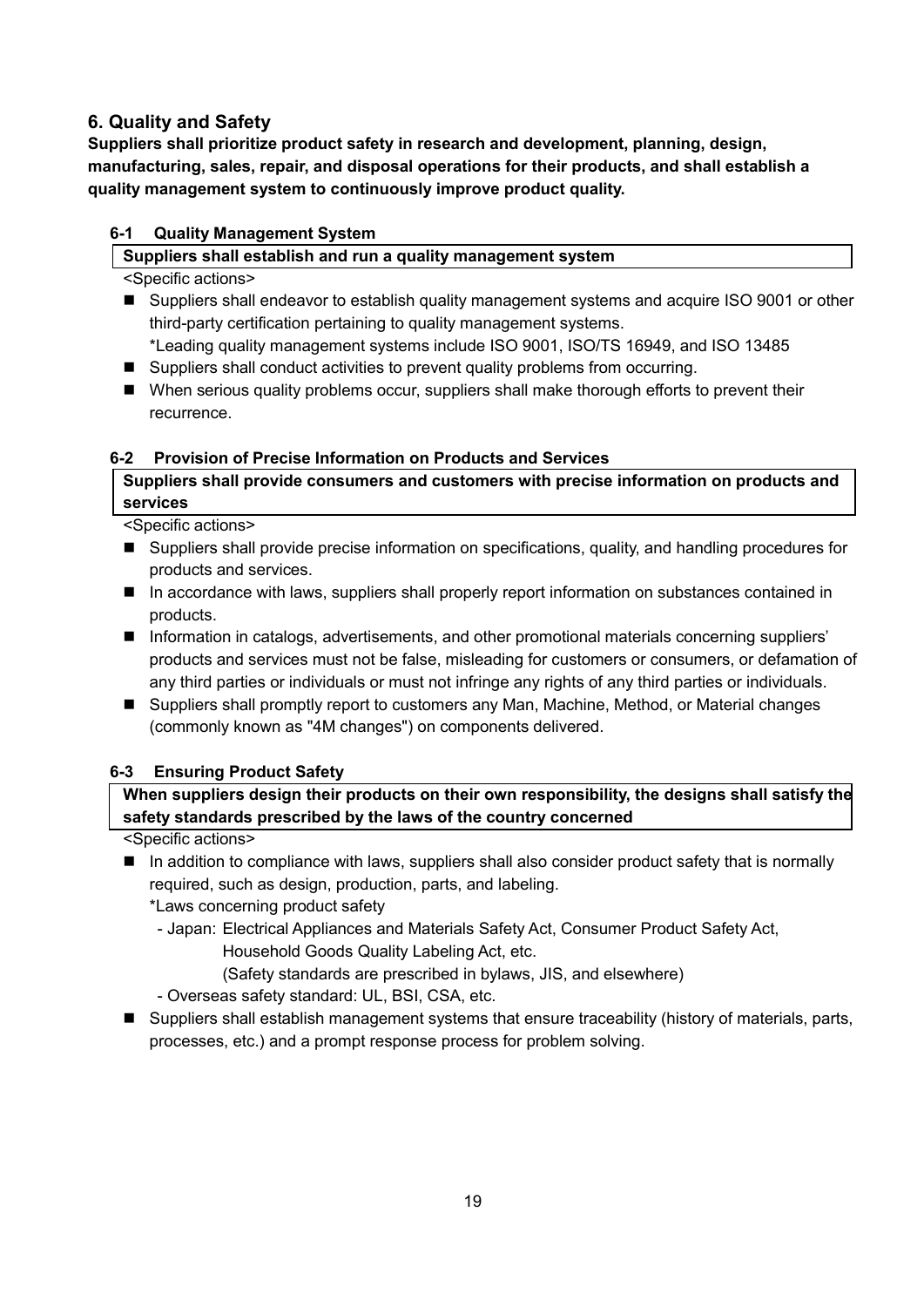## **7. Contribution to Society**

**To advance social sustainability, suppliers shall actively engage in activities that contribute to the development of international and local communities.** 

## **7-1 Contribution to Society and Local Communities**

**Suppliers shall voluntarily engage in activities that contribute to the development of international and local communities**

<Specific actions>

- **Suppliers shall engage in activities to support communities using their management resources.** \*Common activities
	- Philanthropy using products, services, technologies, etc.
	- Philanthropy using facilities, human resources, etc.
	- Monetary donations to philanthropic organizations and activities
	- Collaboration with local communities when disasters occur
- Suppliers shall determine the extent of the contributions they can make and then carry them out proactively.

## **8. Management System**

**Suppliers shall establish management systems that aim to accomplish and continuously improve the following activities, in line with the intent of this Guideline.** 

- **(a) Upholding laws and regulations that apply to their business and products, and comply with customer requirements**
- **(b) Complying with this Guideline**
- **(c) Identifying and reduce business risks related to this Guideline**

## **8-1 Company Commitment**

**Suppliers shall formulate corporate social and environmental responsibility policies that establish their efforts concerning compliance and continuous improvement thereof, with endorsement by their top management**

<Specific actions>

■ Suppliers shall formulate policies for satisfying requirements 1 through 7 of this Guideline. These policies shall be endorsed by their top management and prepared in workers' native languages.

#### **8-2 Appointing Directors/Officers in Charge of CSR**

**Suppliers shall appoint directors or officers who have overall responsibility for establishing CSR management systems and conducting related programs.** 

- Suppliers shall appoint directors of officers, among company executives, who have responsibility for formulating management and operation systems for carrying out sections 1 through 7 of this Guideline and for conducting related programs.
- Suppliers shall make those directors or officers responsible for conducting periodic reviews and supervising operational status of management systems.
- Suppliers shall evaluate the performance of at least one director or officer or one manager on their efforts and achievements regarding respect for human rights.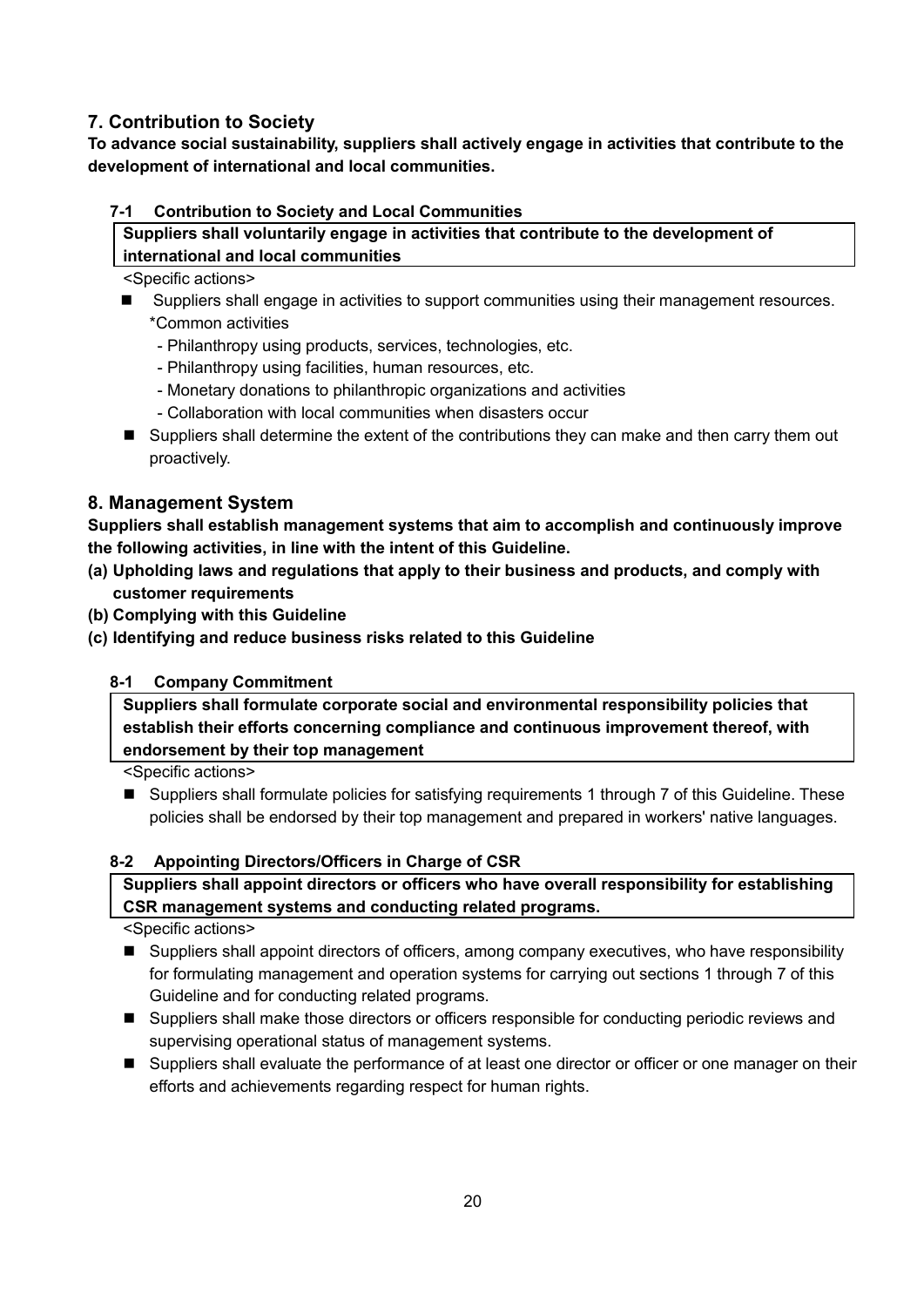#### **8-3 Legal and Customer Requirements**

**Suppliers shall identify applicable laws, regulations, and customer requirements, keep being updated about and establish a process for complying with those laws, regulations, and requirements**

<Specific actions>

■ Suppliers shall identify applicable laws, regulations, and customer requirements and establish and update internal rules as required as well as establish a process for monitoring compliance.

#### **8-4 Risk Assessment and Management**

**Suppliers shall establish a process to identify situations concerning risks regarding compliance, human rights, environmental, safety and health, labor practice, ethics, information security, and quality associated with their operations**

<Specific actions>

- Suppliers shall establish a process to identify risks regarding compliance, environmental, human rights, safety and health, labor practice, ethics, information security, and quality.
- Suppliers shall evaluate the relative significance of the risks and shall determine and execute appropriate methods for mitigating these risks.
- Suppliers shall also identify risks involving CSR-related problems (e.g. human rights abuses) that may occur inside or outside of them, and shall establish systems for addressing the problems according to their significance.

#### **8-5 Improvement Objectives**

#### **Suppliers shall formulate objectives and action plans for carrying out CSR activities**

<Specific actions>

- Suppliers shall document all objectives, numerical targets, and action plans for carrying out requirements 1 through 7 of this Guideline.
- Suppliers shall periodically evaluate degree of achievement regarding CSR activities.

#### **8-6 Training**

**For the sake of carrying out CSR activities, suppliers shall conduct training programs for managers and workers**

<Specific actions>

■ Suppliers shall provide trainings to give their management and workers an understanding of CSR policies and the knowledge and skills necessary to carry out action plans for the purpose of achieving CSR targets.

#### **8-7 Communication**

**Suppliers shall establish a process for providing workers, suppliers, and customers with information about their policies, practices, forecasts, and goals** 

<Specific actions>

■ Suppliers shall establish a process for providing workers, suppliers, and customers with clear and accurate information about their policies, practices, forecasts, and goals.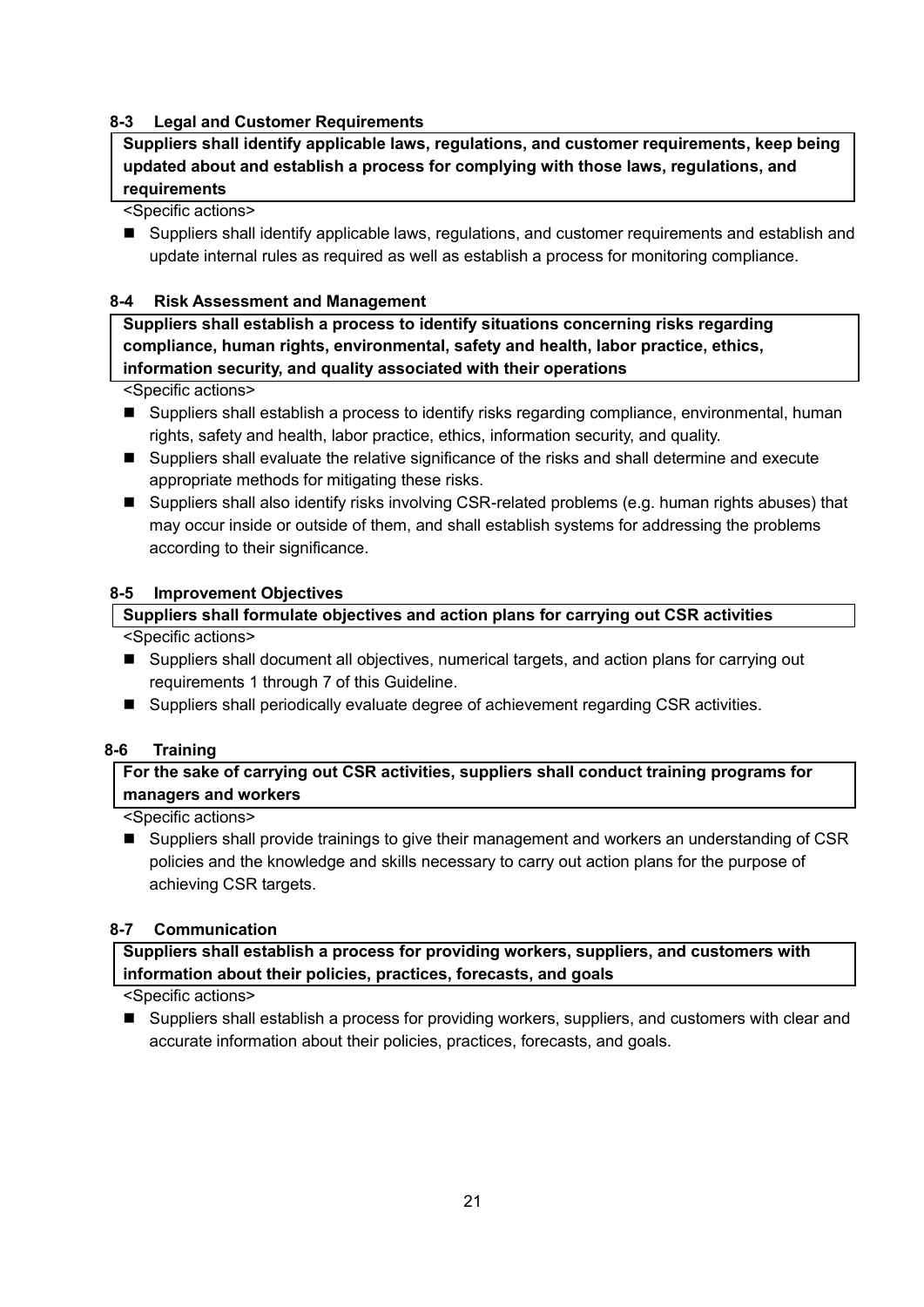#### **8-8 Worker Feedback and Participation**

**Suppliers shall establish a process for gathering feedback from workers about implementation of CSR activities, assessing their understanding, and making continuous improvements** <Specific actions>

■ Suppliers shall establish a process for gathering feedback from workers about implementation of the requirements of this Guideline and CSR activities, evaluating their understanding, and making continuous improvements.

#### **8-9 Monitoring**

**Suppliers shall conduct periodic self assessments to confirm compliance with CSR-related laws, regulations, and other requirements**

<Specific actions>

- Suppliers shall conduct periodic self assessments to ensure compliance with laws and regulations, this Guideline, and CSR-related contractual requirements of customers.
- Suppliers shall establish monitoring systems for verifying whether or not CSR-related problems such as human rights abuses are occurring outside of them in connection with their business.

#### **8-10 Improvement Measures**

**Suppliers shall establish a process for correcting all flaws and deficiencies discovered with regard to CSR-related matters**

<Specific actions>

■ Suppliers shall establish a process for correcting all flaws and deficiencies identified through assessments, inspections, and investigations by them or thirdl parties.

#### **8-11 Documentation and Records**

**Suppliers shall create and maintain documents and records that attest to conformance with laws, regulations, and this Guideline's requirements**

<Specific actions>

■ Subject to appropriate preservation of confidentiality in the interest of protecting individuals, suppliers shall create and maintain documents and records that attest to conformance with laws, regulations, and this Guideline's requirements.

#### **8-12 Supplier Responsibility**

#### **Suppliers shall require their suppliers (tier 2 suppliers) to conform with this Guideline's requirements**

- Suppliers shall inform their suppliers (tier 2 suppliers), manpower supply companies, and staffing agencies of the requirements under this Guideline.
- Suppliers shall establish a process for monitoring their suppliers' compliance with this Guideline.
- When selecting their own suppliers, suppliers shall take into consideration efforts being made to resolve CSR-related problems.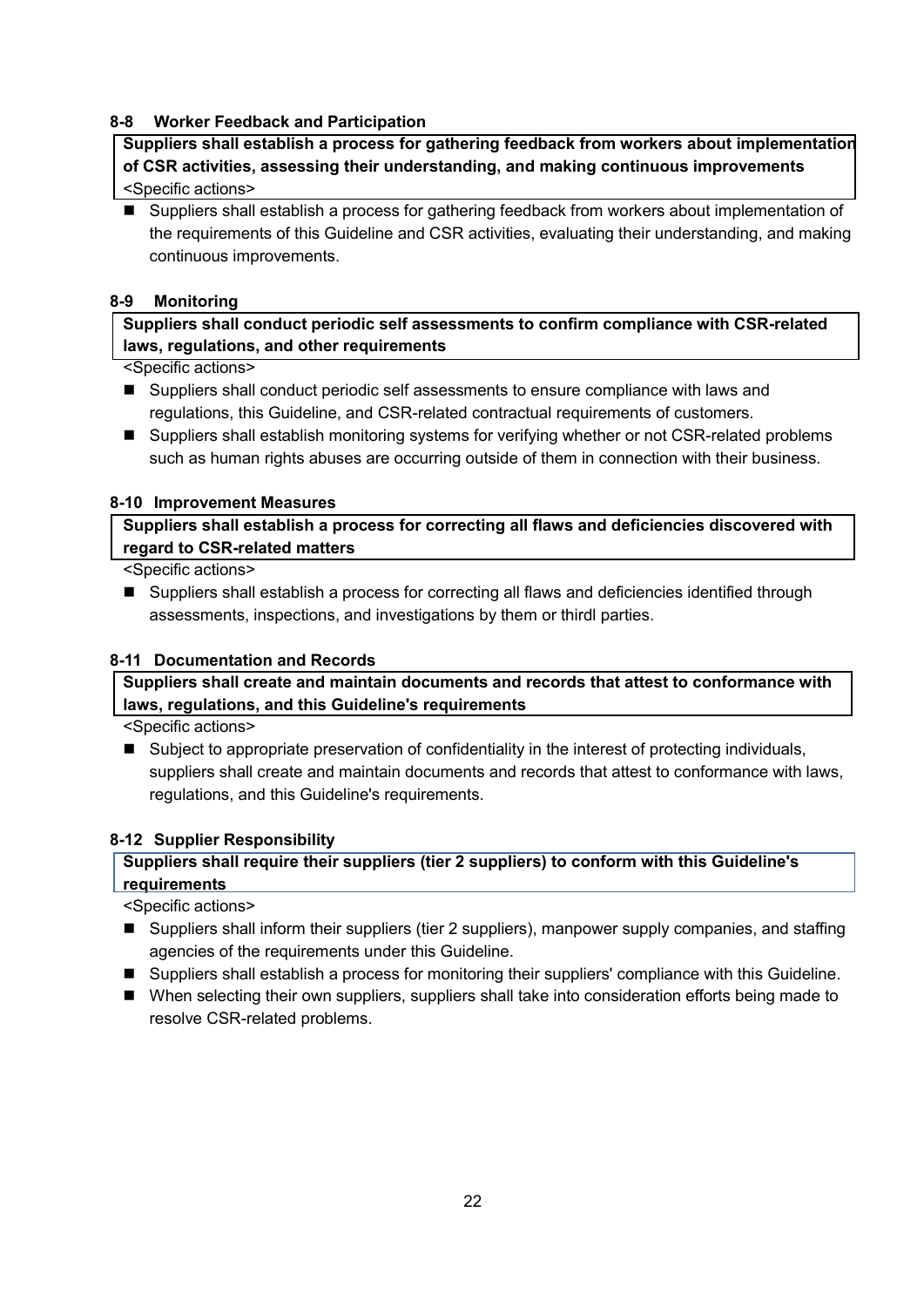#### **8-13 BCP Initiatives**

## **Suppliers shall establish BCP (Business Continuity Plans) and implement related measures**

- In order to ensure appropriate delivery times and stable supply, suppliers shall conduct investigations on the entire supply chain including upstream suppliers.
- **In order to prepare for natural disasters, accidents, and contingency situations, suppliers shall** endeavor to implement measures to secure stable supply (e.g. purchasing from multiple suppliers, holding inventory in reserve)
- Suppliers shall inform relevant customers of the end of production of their products within the timeframe agreed upon in contracts.